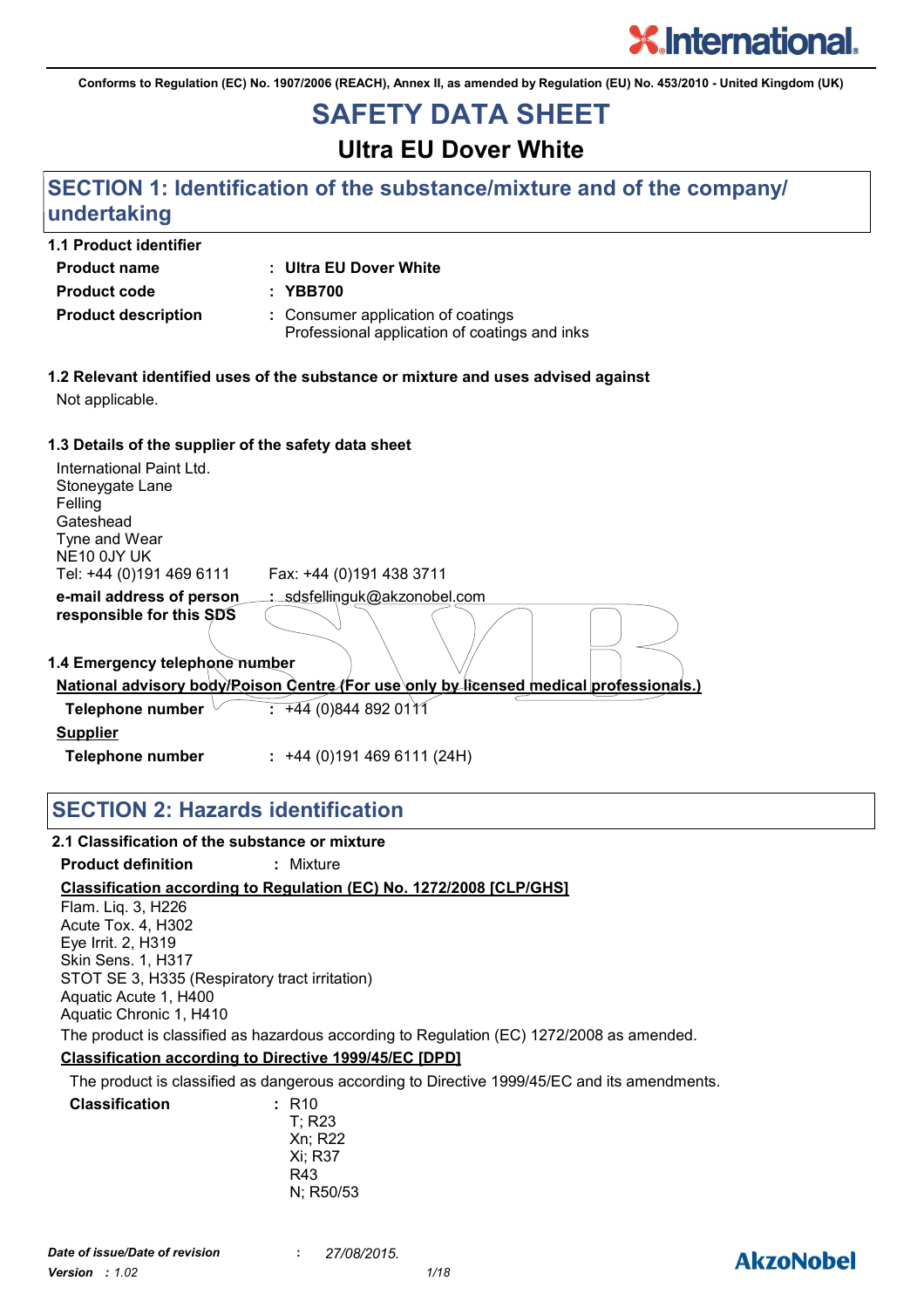## **SECTION 2: Hazards identification**

| <b>Physical/chemical</b><br>hazards | : Flammable.                                                                                                               |
|-------------------------------------|----------------------------------------------------------------------------------------------------------------------------|
| Human health hazards                | : Toxic by inhalation. Harmful if swallowed. Irritating to respiratory system. May<br>cause sensitisation by skin contact. |
| <b>Environmental hazards</b>        | : Very toxic to aguatic organisms, may cause long-term adverse effects in the aguatic<br>environment.                      |

See Section 16 for the full text of the R phrases or H statements declared above.

See Section 11 for more detailed information on health effects and symptoms.

#### **2.2 Label elements**

| <b>Hazard pictograms</b> | ÷                                                                                         |
|--------------------------|-------------------------------------------------------------------------------------------|
| <b>Signal word</b>       | : Warning                                                                                 |
| <b>Hazard statements</b> | : Flammable liquid and vapour.<br>Harmful if swallowed.<br>Causes serious eye irritation. |

| <b>Precautionary statements</b> |  |
|---------------------------------|--|
|---------------------------------|--|

| General           | Keep out of reach of children. Do not handle until all safety precautions have been     |
|-------------------|-----------------------------------------------------------------------------------------|
|                   | ∍ <del>ح. read</del> and <del>understood</del>                                          |
| <b>Prevention</b> | $\sim$ Use only outdoors or in a well-ventilated area. Avoid release to the environment |

Very toxic to aquatic life with long lasting effects.

May cause an allergic skin reaction. May cause respiratory irritation.

| tion | Stephending Use only outdoors or in a well-ventilated area. Avoid release to the environment. |
|------|-----------------------------------------------------------------------------------------------|
|      | Do not eat, drink or smoke when using this product. Contaminated work clothing                |
|      | should not be allowed out/of the workplace. Keep away from heat, sparks, open                 |
|      | Tlames and hot surfaces. ∠No smoking. Do not breathe dust/fume/gas/mist/vapours/              |
|      | spray. Wear protective gloves and eye/face protection. In case of inadequate                  |
|      | ventilation wear respiratory protection.                                                      |
|      |                                                                                               |

- **Response : Storage :** : IF SWALLOWED: Do NOT induce vomiting. Get immediate medical attention. IF ON SKIN: Wash with plenty of soap and water. Do not use solvents or thinners to clean the skin. IF IN EYES: Rinse cautiously with water for several minutes. Remove contact lenses, if present and easy to do. Continue rinsing. IF INHALED: If not breathing, give artificial respiration. If breathing is difficult, remove victim to fresh air and keep at rest in a position comfortable for breathing. Give nothing by mouth. If skin irritation or rash occurs: Get medical advice/attention. Get medical advice/attention if you feel unwell. Collect spillage. : Store in a well-ventilated place. Keep container tightly closed in a cool place.
- **Disposal :** Do not reuse container. Dispose of containers contaminated by the product in accordance with local or national legal provisions. Keep unnecessary and unprotected personnel from entering.

| <b>Hazardous ingredients</b>          | : dicopper oxide<br>Solvent naphtha (petroleum), light arom.<br>rosin<br>xylene<br>bis(1-hydroxy-1H-pyridine-2-thionato-O,S)copper |  |
|---------------------------------------|------------------------------------------------------------------------------------------------------------------------------------|--|
| <b>Supplemental label</b><br>elements | ٠                                                                                                                                  |  |
|                                       |                                                                                                                                    |  |

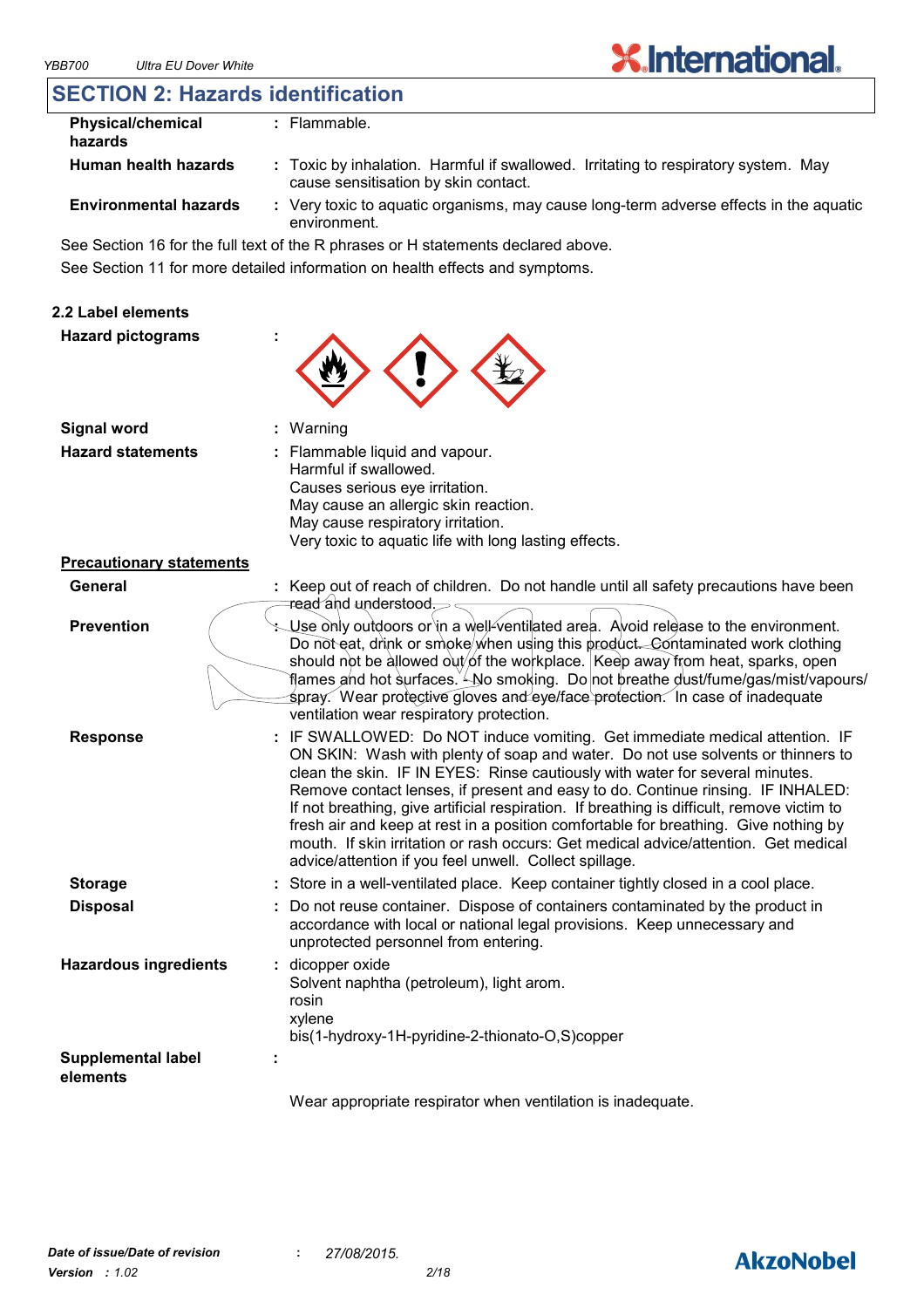**AkzoNobel** 

## **SECTION 2: Hazards identification**

| <b>Annex XVII - Restrictions</b><br>on the manufacture,<br>placing on the market and<br>use of certain dangerous | : Not applicable.                                              |
|------------------------------------------------------------------------------------------------------------------|----------------------------------------------------------------|
| substances, mixtures and<br>articles                                                                             |                                                                |
| <b>Biocidal products regulation</b>                                                                              |                                                                |
| <b>Active substances</b>                                                                                         |                                                                |
| Ingredient name                                                                                                  |                                                                |
| dicopper oxide<br>bis(1-hydroxy-1H-pyridine-2-thionato-O,S)copper                                                |                                                                |
| <b>Authorisation number</b><br>(Malta)                                                                           | : MSA 2011-02-08-B01a                                          |
| <b>Authorisation number</b><br>(Ireland)                                                                         | : PCS No. 96454                                                |
|                                                                                                                  | Directions for use, frequency of application and dose rate     |
|                                                                                                                  | Theoretical Coverage: Airless Spray 5 m2/l @ 100 micron dft    |
|                                                                                                                  | Theoretical Coverage: Brush, Roller 10 m2/l @ 50 micron dft    |
| <b>Restrictions on use</b>                                                                                       | : For professional and amateur use.                            |
| <b>Application methods:</b>                                                                                      | : Application Method: Airless Spray, Brush, Roller.            |
| Recommended Cleaner.                                                                                             | Use Thinner No. 3 for cleaning of paint application equipment. |

**2.3 Other hazards**

Other hazards which do **not result in classification** : None known.

## **SECTION 3: Composition/information on ingredients**

## **3.2 Mixtures :** Mixture

|                                             |                                                                                         |                    | <b>Classification</b>                                                  |                                                                                                                                                             |             |
|---------------------------------------------|-----------------------------------------------------------------------------------------|--------------------|------------------------------------------------------------------------|-------------------------------------------------------------------------------------------------------------------------------------------------------------|-------------|
| <b>Product/ingredient</b><br>name           | <b>Identifiers</b>                                                                      | $%$ by<br>weight   | 67/548/EEC                                                             | <b>Regulation (EC) No.</b><br>1272/2008 [CLP]                                                                                                               | <b>Type</b> |
| dicopper oxide                              | EC: 215-270-7<br>CAS: 1317-39-1<br>Index: 029-002-00-X                                  | $>=25 -$<br>$35$   | Xn; R22<br>N; R50/53                                                   | Acute Tox. 4, H302<br>Aquatic Acute 1, H400<br>Aquatic Chronic 1, H410                                                                                      | $[1]$       |
| Solvent naphtha<br>(petroleum), light arom. | REACH#:<br>101-2119455851-35<br>EC: 265-199-0<br>CAS: 64742-95-6<br>Index: 649-356-00-4 | $>=10-$<br>$<$ 15  | R <sub>10</sub><br><b>Xn</b> ; R65<br>Xi; R37<br>R66, R67<br>N; R51/53 | Flam. Liq. 3, H226<br>STOT SE 3, H335 and<br>H336 (Respiratory tract<br>irritation and Narcotic<br>effects)<br>Asp. Tox. 1, H304<br>Aquatic Chronic 2, H411 | [1] [2]     |
| rosin                                       | REACH #:<br>01-2119480418-32<br>EC: 232-475-7<br>CAS: 8050-09-7<br>Index: 650-015-00-7  | $>= 5 -$<br>$<$ 10 | R43                                                                    | Skin Sens. 1, H317<br>Aquatic Chronic 4, H413                                                                                                               | [1] [2]     |
| xylene                                      | REACH#:<br>01-2119488216-32<br>EC: 215-535-7<br>CAS: 1330-20-7<br>Index: 601-022-00-9   | $>= 5 -$<br>~10    | R <sub>10</sub><br>Xn; R20/21, R65<br>Xi; R36/37/38                    | Flam. Liq. 3, H226<br>Acute Tox. 4, H312<br>Acute Tox. 4, H332<br>Skin Irrit. 2, H315<br>Eye Irrit. 2, H319                                                 | [1] [2]     |

*Date of issue/Date of revision* **:** *27/08/2015.*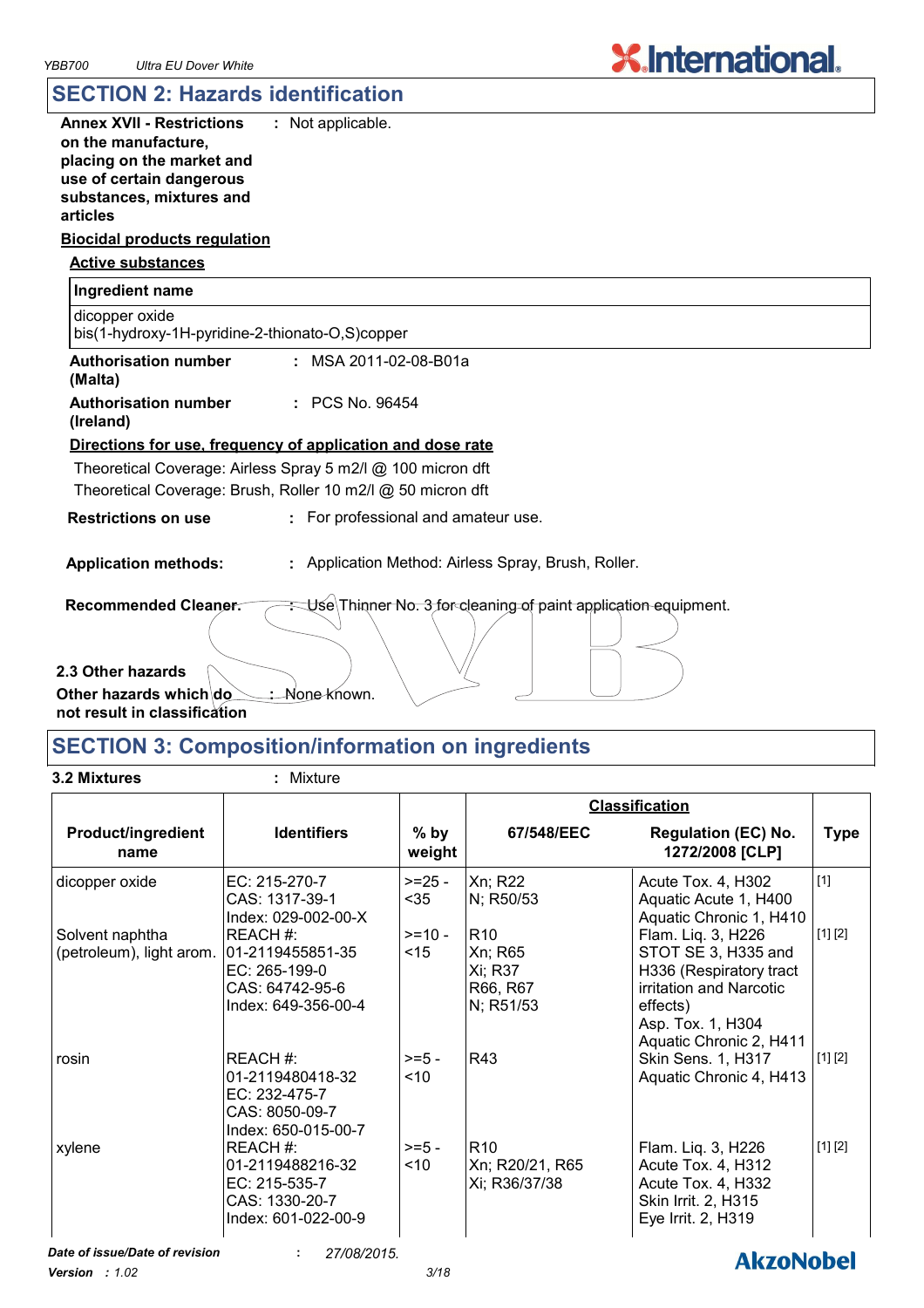## **SECTION 3: Composition/information on ingredients**

|                                                         |                                                                                                                                |                  | See Section 16 for<br>the full text of the R-<br>phrases declared<br>above. | See Section 16 for the<br>full text of the H<br>statements declared<br>above.                                                                                                                  |         |
|---------------------------------------------------------|--------------------------------------------------------------------------------------------------------------------------------|------------------|-----------------------------------------------------------------------------|------------------------------------------------------------------------------------------------------------------------------------------------------------------------------------------------|---------|
|                                                         |                                                                                                                                |                  |                                                                             |                                                                                                                                                                                                |         |
| bis(1-hydroxy-1H-<br>pyridine-2-thionato-O,<br>S)copper | EC: 238-984-0<br>CAS: 14915-37-8                                                                                               | $>=1 -$<br>$3$   | T+; R26<br>Xn; R22<br>Xi; R41<br>N; R50                                     | irritation)<br>STOT RE 2, H373<br>(ears) (inhalation)<br>Asp. Tox. 1, H304<br>Acute Tox. 4, H302<br>Acute Tox. 2, H330<br>Eye Dam. 1, H318<br>Aquatic Acute 1, H400<br>Aquatic Chronic 1, H410 | $[1]$   |
| ethylbenzene                                            | CAS: 1314-13-2<br>Index: 030-013-00-7<br>REACH #:<br>01-2119489370-35<br>EC: 202-849-4<br>CAS: 100-41-4<br>Index: 601-023-00-4 | $>=1 -$<br>$3$   | $F$ ; R <sub>11</sub><br>Xn; R20, R48/20, R65<br>Xi; R36/37/38              | Flam. Liq. 2, H225<br>Acute Tox. 4, H332<br>Skin Irrit. 2, H315<br>Eye Irrit. 2, H319<br><b>STOT SE 3, H335</b><br>(Respiratory tract                                                          | [1] [2] |
| zinc oxide                                              | REACH #:<br>01-2119463881-32<br>EC: 215-222-5                                                                                  | $>=2.5-$<br>$25$ | N; R50/53                                                                   | <b>STOT SE 3, H335</b><br>(Respiratory tract<br>irritation)<br>Asp. Tox. 1, H304<br>Aquatic Acute 1, H400<br>Aquatic Chronic 1, H410                                                           | $[1]$   |

There are no additional ingredients present which, within the current knowledge of the supplier and in the concentrations applicable, are classified as hazardous to health or the environment, are PBTs or vPvBs or have been assigned a workplace exposure limit and hence require reporting in this section.

#### Type

[1] Substance classified with a health or environmental hazard

- [2] Substance with a workplace exposure limit
- [3] Substance meets the criteria for PBT according to Regulation (EC) No. 1907/2006, Annex XIII
- [4] Substance meets the criteria for vPvB according to Regulation (EC) No. 1907/2006, Annex XIII

[5] Substance of equivalent concern

Occupational exposure limits, if available, are listed in Section 8.

## **SECTION 4: First aid measures**

#### **4.1 Description of first aid measures**

| General     | : In all cases of doubt, or when symptoms persist, seek medical attention. Never give<br>anything by mouth to an unconscious person. If unconscious, place in recovery<br>position and seek medical advice. |
|-------------|-------------------------------------------------------------------------------------------------------------------------------------------------------------------------------------------------------------|
| Eye contact | : Check for and remove any contact lenses. Immediately flush eyes with running<br>water for at least 15 minutes, keeping eyelids open. Seek immediate medical<br>attention.                                 |



## **AkzoNobel**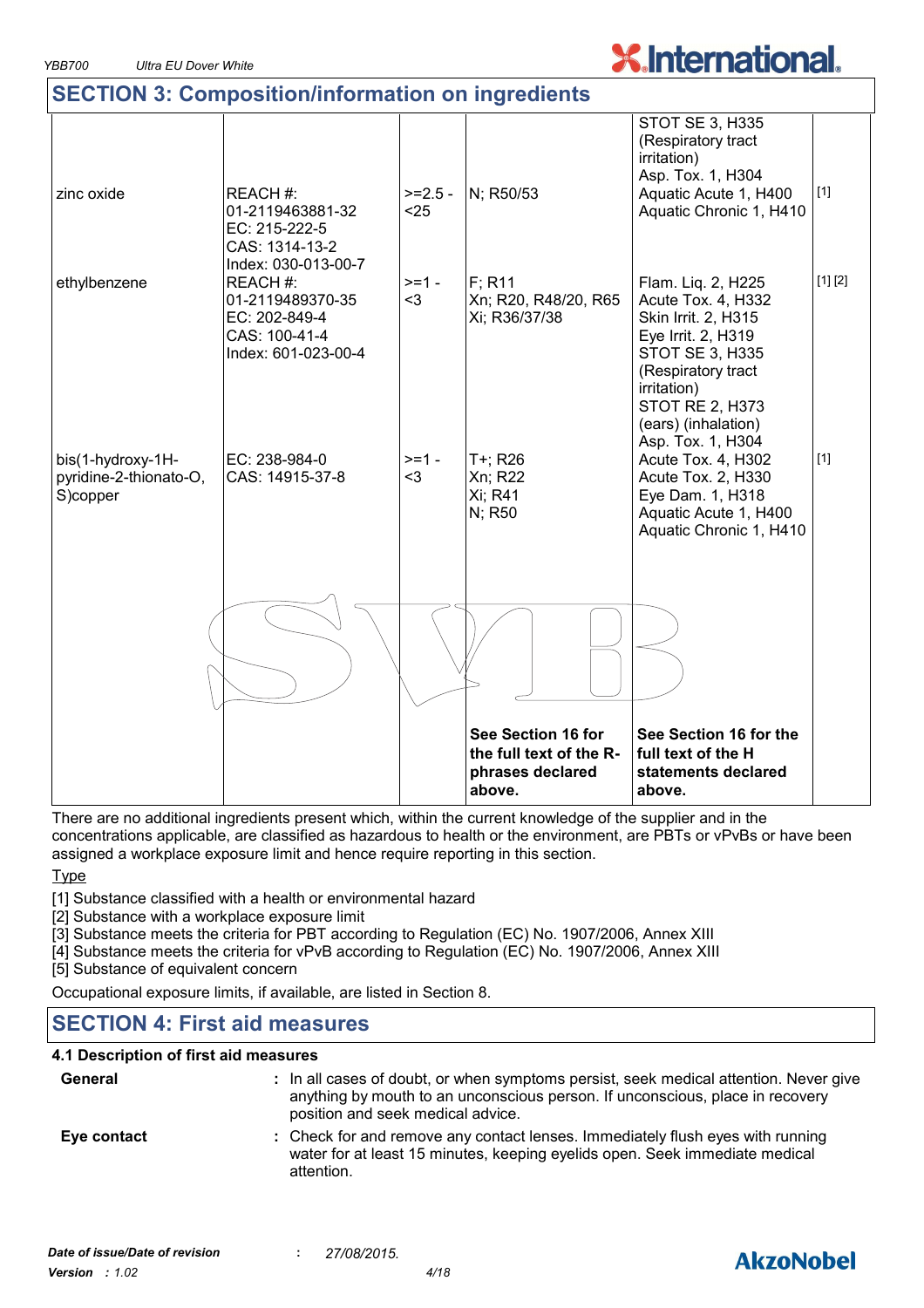

| <b>SECTION 4: First aid measures</b>  |                                                                                                                                                                                                                                                                                                                                                                                                                 |
|---------------------------------------|-----------------------------------------------------------------------------------------------------------------------------------------------------------------------------------------------------------------------------------------------------------------------------------------------------------------------------------------------------------------------------------------------------------------|
| <b>Inhalation</b>                     | : Remove to fresh air. Keep person warm and at rest. If not breathing, if breathing is<br>irregular or if respiratory arrest occurs, provide artificial respiration or oxygen by<br>trained personnel.                                                                                                                                                                                                          |
| <b>Skin contact</b>                   | Remove contaminated clothing and shoes. Wash skin thoroughly with soap and<br>water or use recognised skin cleanser. Do NOT use solvents or thinners.                                                                                                                                                                                                                                                           |
| Ingestion                             | : If swallowed, seek medical advice immediately and show the container or label.<br>Keep person warm and at rest. Do NOT induce vomiting.                                                                                                                                                                                                                                                                       |
| <b>Protection of first-aiders</b>     | : No action shall be taken involving any personal risk or without suitable training. If it<br>is suspected that fumes are still present, the rescuer should wear an appropriate<br>mask or self-contained breathing apparatus. It may be dangerous to the person<br>providing aid to give mouth-to-mouth resuscitation. Wash contaminated clothing<br>thoroughly with water before removing it, or wear gloves. |
|                                       | 4.2 Most important symptoms and effects, both acute and delayed                                                                                                                                                                                                                                                                                                                                                 |
| <b>Potential acute health effects</b> |                                                                                                                                                                                                                                                                                                                                                                                                                 |
| Eye contact                           | : Causes serious eye irritation.                                                                                                                                                                                                                                                                                                                                                                                |
| <b>Inhalation</b>                     | May cause respiratory irritation. Exposure to decomposition products may cause a<br>health hazard. Serious effects may be delayed following exposure.                                                                                                                                                                                                                                                           |
| <b>Skin contact</b>                   | May cause an allergic skin reaction.                                                                                                                                                                                                                                                                                                                                                                            |
| Ingestion                             | : Harmful if swallowed. Irritating to mouth, throat and stomach.                                                                                                                                                                                                                                                                                                                                                |
| Over-exposure signs/symptoms          |                                                                                                                                                                                                                                                                                                                                                                                                                 |
| Eye contact                           | : Adverse symptoms may include the following:<br>pain or irritation<br>watering                                                                                                                                                                                                                                                                                                                                 |
| <b>Inhalation</b>                     | $\mathop{\mathsf{redness}}\nolimits$<br>Adverse symptoms may include the following:<br>respiratory tract irritation<br>coughing<br>headache<br>drowsiness/fatigue<br>dizziness/vertigo<br>muscle weakness<br>unconsciousness                                                                                                                                                                                    |
| <b>Skin contact</b>                   | : Adverse symptoms may include the following:<br>irritation<br>redness                                                                                                                                                                                                                                                                                                                                          |
| Ingestion                             | : No specific data.                                                                                                                                                                                                                                                                                                                                                                                             |
|                                       | 4.3 Indication of any immediate medical attention and special treatment needed                                                                                                                                                                                                                                                                                                                                  |
| Notes to physician                    | : In case of inhalation of decomposition products in a fire, symptoms may be delayed.<br>The exposed person may need to be kept under medical surveillance for 48 hours.                                                                                                                                                                                                                                        |
| <b>Specific treatments</b>            | : No specific treatment.                                                                                                                                                                                                                                                                                                                                                                                        |

## **SECTION 5: Firefighting measures**

| 5.1 Extinguishing media           |                                                        |
|-----------------------------------|--------------------------------------------------------|
| Suitable extinguishing<br>media   | : Use dry chemical, $CO2$ , water spray (fog) or foam. |
| Unsuitable extinguishing<br>media | : Do not use water jet.                                |

#### **5.2 Special hazards arising from the substance or mixture**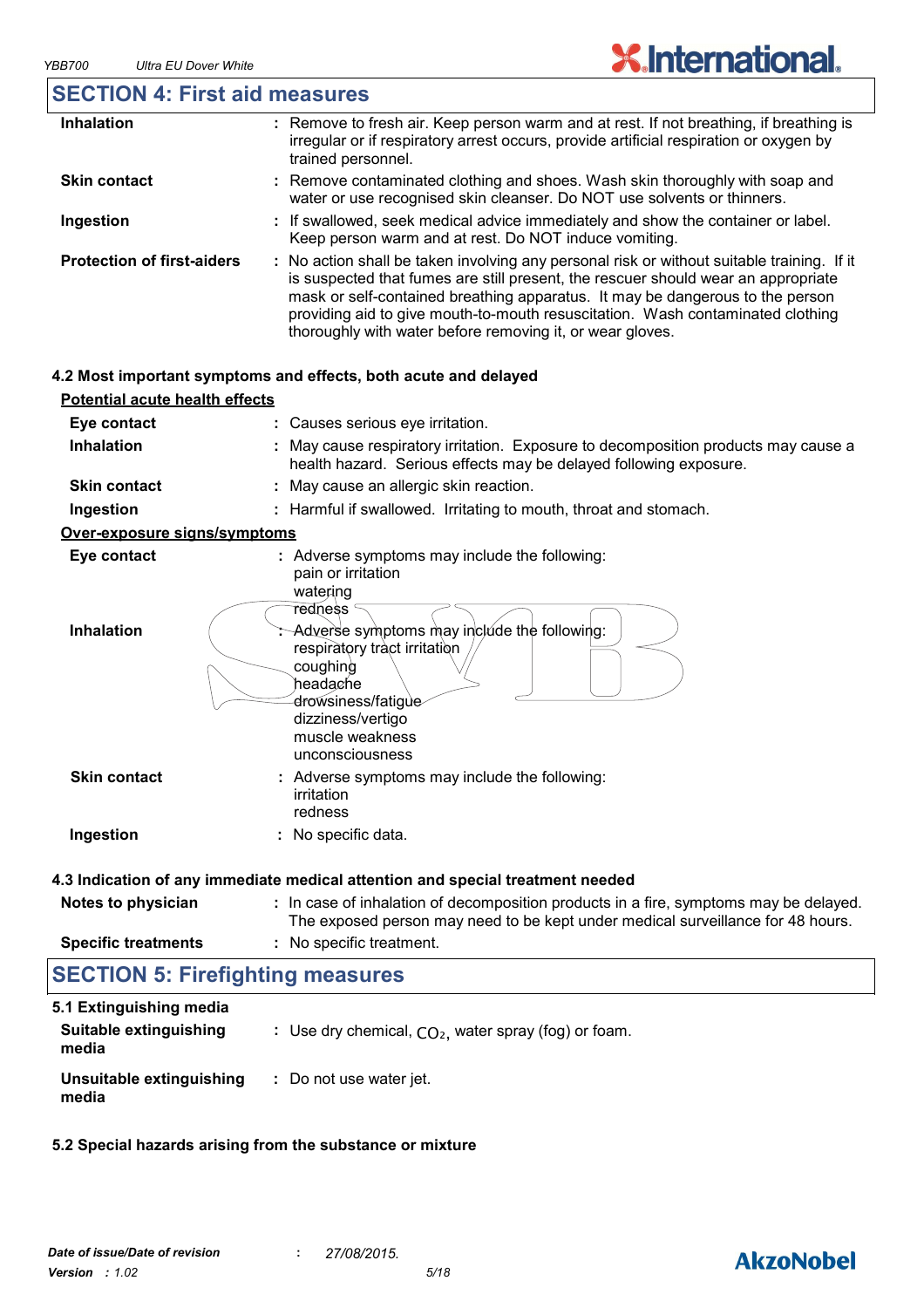## **SECTION 5: Firefighting measures**

| <b>Hazards from the</b><br>substance or mixture          | : Flammable liquid and vapour. In a fire or if heated, a pressure increase will occur<br>and the container may burst, with the risk of a subsequent explosion. Runoff to<br>sewer may create fire or explosion hazard. This material is very toxic to aquatic life<br>with long lasting effects. Fire water contaminated with this material must be<br>contained and prevented from being discharged to any waterway, sewer or drain. |
|----------------------------------------------------------|---------------------------------------------------------------------------------------------------------------------------------------------------------------------------------------------------------------------------------------------------------------------------------------------------------------------------------------------------------------------------------------------------------------------------------------|
| <b>Hazardous thermal</b><br>decomposition products       | : Decomposition products may include the following materials:<br>carbon dioxide<br>carbon monoxide<br>nitrogen oxides<br>sulfur oxides<br>metal oxide/oxides                                                                                                                                                                                                                                                                          |
| 5.3 Advice for firefighters                              |                                                                                                                                                                                                                                                                                                                                                                                                                                       |
| <b>Special protective actions</b><br>for fire-fighters   | : Promptly isolate the scene by removing all persons from the vicinity of the incident if<br>there is a fire. No action shall be taken involving any personal risk or without<br>suitable training. Move containers from fire area if this can be done without risk.<br>Use water spray to keep fire-exposed containers cool.                                                                                                         |
| <b>Special protective</b><br>equipment for fire-fighters | : Fire-fighters should wear appropriate protective equipment and self-contained<br>breathing apparatus (SCBA) with a full face-piece operated in positive pressure<br>mode. Clothing for fire-fighters (including helmets, protective boots and gloves)<br>conforming to European standard EN 469 will provide a basic level of protection for<br>chemical incidents.                                                                 |
|                                                          |                                                                                                                                                                                                                                                                                                                                                                                                                                       |

## **SECTION 6: Accidental release measures**

## **6.1 Personal precautions, protective equipment and emergency procedures**

| For non-emergency<br>personnel<br>For emergency responders : | <b>: No action shall be taken involving any personal risk or without suitable training.</b><br>Evacuate surrounding areas. Keep unnecessary and unprotected personnel from<br>entering. Do not touch or walk through spilt material. Shut off all ignition sources.<br>No flares, smoking or flames in hazard area. Avoid breathing vapour or mist.<br>Provide adequate ventilation. Wear appropriate respirator when ventilation is<br>inadequate. Put on appropriate personal protective equipment.<br>If specialised clothing is required to deal with the spillage, take note of any<br>information in Section 8 on suitable and unsuitable materials. See also the<br>information in "For non-emergency personnel". |                  |
|--------------------------------------------------------------|--------------------------------------------------------------------------------------------------------------------------------------------------------------------------------------------------------------------------------------------------------------------------------------------------------------------------------------------------------------------------------------------------------------------------------------------------------------------------------------------------------------------------------------------------------------------------------------------------------------------------------------------------------------------------------------------------------------------------|------------------|
| <b>6.2 Environmental</b><br>precautions                      | : Avoid dispersal of spilt material and runoff and contact with soil, waterways, drains<br>and sewers. Inform the relevant authorities if the product has caused environmental<br>pollution (sewers, waterways, soil or air). Water polluting material. May be harmful<br>to the environment if released in large quantities. Collect spillage.                                                                                                                                                                                                                                                                                                                                                                          |                  |
|                                                              | 6.3 Methods and materials for containment and cleaning up                                                                                                                                                                                                                                                                                                                                                                                                                                                                                                                                                                                                                                                                |                  |
| <b>Small spill</b>                                           | : Stop leak if without risk. Move containers from spill area. Use spark-proof tools and<br>explosion-proof equipment. Dilute with water and mop up if water-soluble.<br>Alternatively, or if water-insoluble, absorb with an inert dry material and place in an<br>appropriate waste disposal container. Dispose of via a licensed waste disposal<br>contractor.                                                                                                                                                                                                                                                                                                                                                         |                  |
| Large spill                                                  | : Stop leak if without risk. Move containers from spill area. Use spark-proof tools and<br>explosion-proof equipment. Approach the release from upwind. Prevent entry into<br>sewers, water courses, basements or confined areas. Wash spillages into an<br>effluent treatment plant or proceed as follows. Contain and collect spillage with non-<br>combustible, absorbent material e.g. sand, earth, vermiculite or diatomaceous earth<br>and place in container for disposal according to local regulations. Dispose of via a<br>licensed waste disposal contractor. Contaminated absorbent material may pose the<br>same hazard as the spilt product.                                                               |                  |
| 6.4 Reference to other<br>sections                           | : See Section 1 for emergency contact information.<br>See Section 8 for information on appropriate personal protective equipment.<br>See Section 13 for additional waste treatment information.                                                                                                                                                                                                                                                                                                                                                                                                                                                                                                                          |                  |
| Date of issue/Date of revision<br><b>Version</b> : $1.02$    | 27/08/2015.<br>6/18                                                                                                                                                                                                                                                                                                                                                                                                                                                                                                                                                                                                                                                                                                      | <b>AkzoNobel</b> |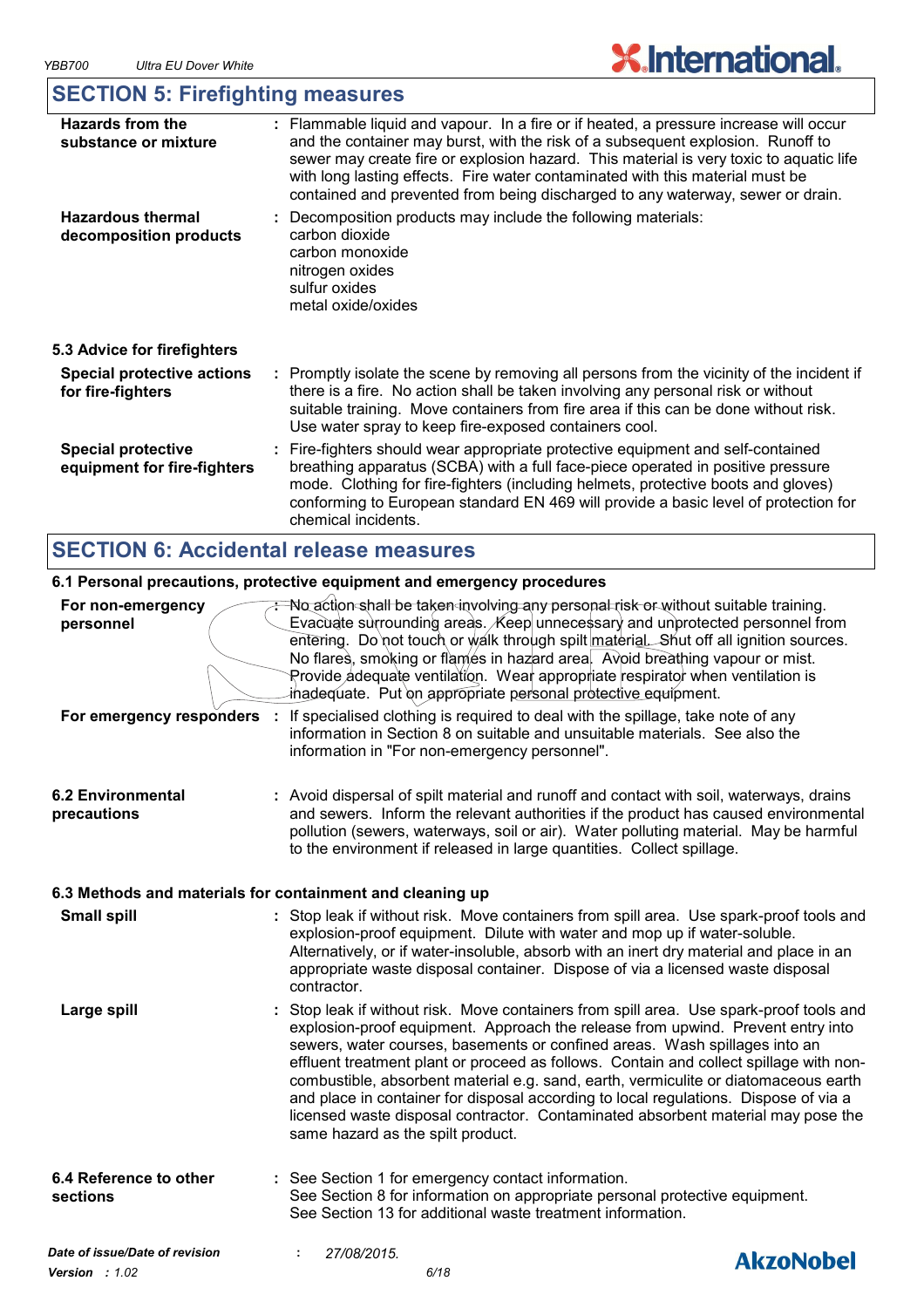## **SECTION 7: Handling and storage**

The information in this section contains generic advice and guidance. The list of Identified Uses in Section 1 should be consulted for any available use-specific information provided in the Exposure Scenario(s).

#### **7.1 Precautions for safe handling**

| <b>Protective measures</b>                | : Put on appropriate personal protective equipment (see Section 8). Persons with a<br>history of skin sensitization problems should not be employed in any process in<br>which this product is used. Do not get in eyes or on skin or clothing. Do not ingest.<br>Avoid breathing vapour or mist. Avoid release to the environment. Use only with<br>adequate ventilation. Wear appropriate respirator when ventilation is inadequate.<br>Do not enter storage areas and confined spaces unless adequately ventilated.<br>Keep in the original container or an approved alternative made from a compatible<br>material, kept tightly closed when not in use. Store and use away from heat, sparks,<br>open flame or any other ignition source. Use explosion-proof electrical (ventilating,<br>lighting and material handling) equipment. Use only non-sparking tools. Take<br>precautionary measures against electrostatic discharges. Empty containers retain<br>product residue and can be hazardous. Do not reuse container. |
|-------------------------------------------|----------------------------------------------------------------------------------------------------------------------------------------------------------------------------------------------------------------------------------------------------------------------------------------------------------------------------------------------------------------------------------------------------------------------------------------------------------------------------------------------------------------------------------------------------------------------------------------------------------------------------------------------------------------------------------------------------------------------------------------------------------------------------------------------------------------------------------------------------------------------------------------------------------------------------------------------------------------------------------------------------------------------------------|
| Advice on general<br>occupational hygiene | : Eating, drinking and smoking should be prohibited in areas where this material is<br>handled, stored and processed. Workers should wash hands and face before<br>eating, drinking and smoking. Remove contaminated clothing and protective<br>equipment before entering eating areas. See also Section 8 for additional<br>information on hygiene measures.                                                                                                                                                                                                                                                                                                                                                                                                                                                                                                                                                                                                                                                                    |

#### **7.2 Conditions for safe storage, including any incompatibilities**

Store in accordance with local regulations. Store in a segregated and approved area. Store in original container protected from direct sunlight in a dry, cool and well-ventilated area, away from incompatible materials (see Section 10) and food and drink. Store locked up. Eliminate all ignition sources. Vapours are heavier than air and may spread along floors. Separate from oxidizing materials. Keep container tightly closed and sealed until ready for use. Containers that have been opened must be carefully resealed and kept upright to prevent leakage. Do not store in unlabelled containers. Use appropriate containment to avoid environmental contamination.



## **SECTION 8: Exposure controls/personal protection**

The information in this section contains generic advice and guidance. Information is provided based on typical anticipated uses of the product. Additional measures might be required for bulk handling or other uses that could significantly increase worker or exposure or environmental releases.

#### **8.1 Control parameters**

#### **Occupational exposure limits**

| <b>Product/ingredient name</b>                | <b>Exposure limit values</b>                                                                                                                                                            |
|-----------------------------------------------|-----------------------------------------------------------------------------------------------------------------------------------------------------------------------------------------|
| Solvent naphtha (petroleum), light arom.      | European Hydrocarbon Solvent Suppliers (CEFIC-HSPA)<br>methodology (Europe).<br>TWA: $100 \text{ mg/m}^3$ 8 hours.<br>(Europe).<br>: 100 mg/m <sup>3</sup><br>$: 19$ ppm                |
| rosin                                         | EH40/2005 WELs (United Kingdom (UK), 12/2011). Skin<br>sensitiser.<br>STEL: 0.15 mg/m <sup>3</sup> 15 minutes. Form: Fume<br>TWA: 0.05 mg/m <sup>3</sup> 8 hours. Form: Fume            |
| xylene                                        | EH40/2005 WELs (United Kingdom (UK), 12/2011). Absorbed<br>through skin.<br>STEL: 441 mg/m <sup>3</sup> 15 minutes.<br>STEL: 100 ppm 15 minutes.<br>TWA: 220 mg/m <sup>3</sup> 8 hours. |
| Date of issue/Date of revision<br>27/08/2015. | A                                                                                                                                                                                       |

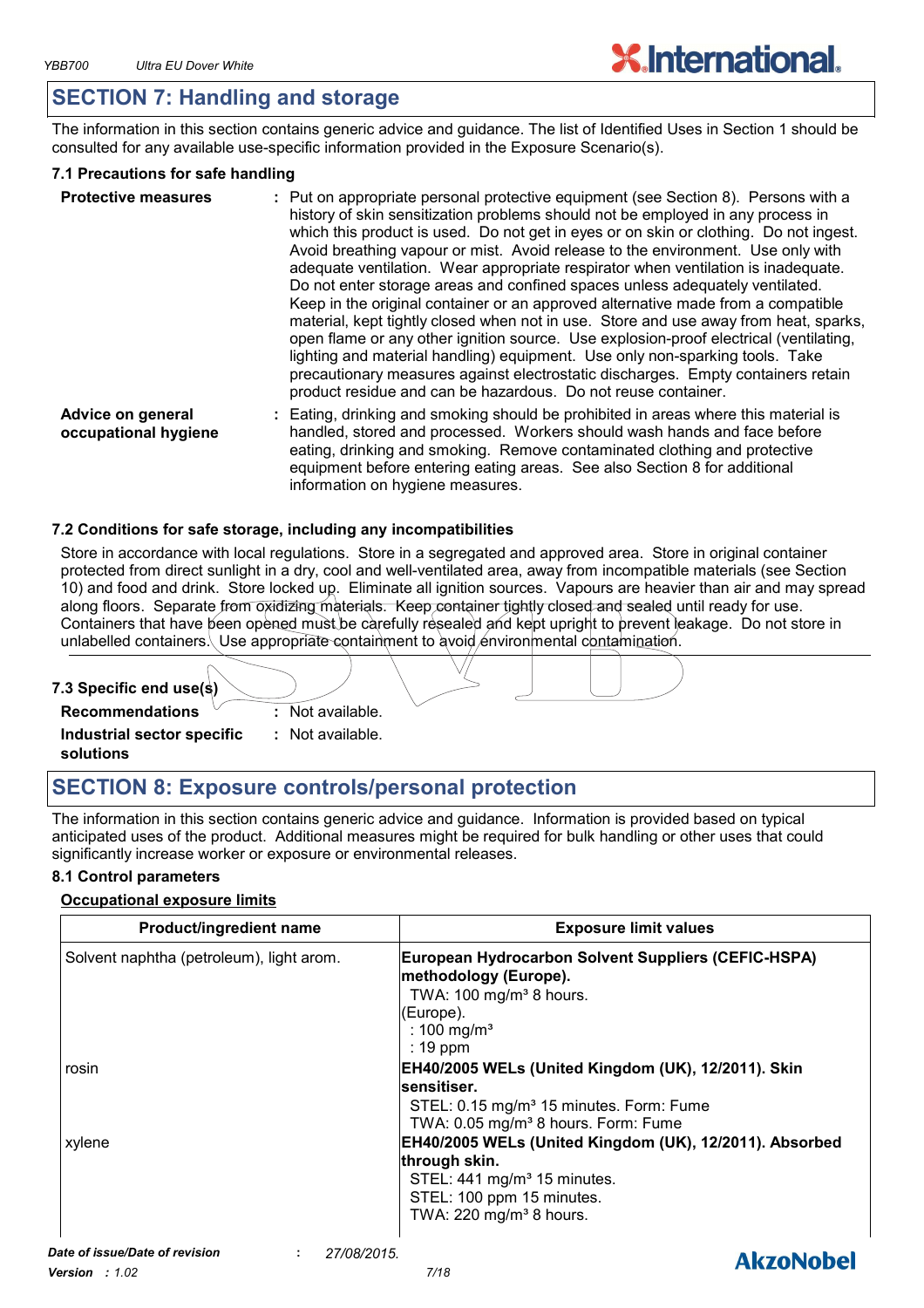## **SECTION 8: Exposure controls/personal protection**

| ethylbenzene | TWA: 50 ppm 8 hours.<br>EH40/2005 WELs (United Kingdom (UK), 12/2011). Absorbed |
|--------------|---------------------------------------------------------------------------------|
|              | through skin.                                                                   |
|              | STEL: 552 mg/m <sup>3</sup> 15 minutes.                                         |
|              | STEL: 125 ppm 15 minutes.                                                       |
|              | TWA: $441$ mg/m <sup>3</sup> 8 hours.                                           |
|              | TWA: 100 ppm 8 hours.                                                           |
|              |                                                                                 |

**X**.International.

**Recommended monitoring : If this product contains ingredients with exposure limits, personal, workplace procedures** atmosphere or biological monitoring may be required to determine the effectiveness of the ventilation or other control measures and/or the necessity to use respiratory protective equipment. Reference should be made to monitoring standards, such as the following: European Standard EN 689 (Workplace atmospheres - Guidance for the assessment of exposure by inhalation to chemical agents for comparison with limit values and measurement strategy) European Standard EN 14042 (Workplace atmospheres - Guide for the application and use of procedures for the assessment of exposure to chemical and biological agents) European Standard EN 482 (Workplace atmospheres - General requirements for the performance of procedures for the measurement of chemical agents) Reference to national guidance documents for methods for the determination of hazardous substances will also be required.

#### **DNELs/DMELs**

No DNELs/DMELs available.

#### **PNECs**

No PNECs available

#### **8.2 Exposure controls**

**Appropriate engineering controls :** Use only with adequate ventilation. Use process enclosures, local exhaust ventilation or other engineering controls to keep worker exposure to airborne contaminants below any recommended or statutory limits. The engineering controls also need to keep gas, vapour or dust concentrations below any lower explosive limits. Use explosion-proof ventilation equipment.

### **Individual protection measures**

| Hygiene measures               | : Wash hands, forearms and face thoroughly after handling chemical products,<br>before eating, smoking and using the lavatory and at the end of the working period.<br>Appropriate techniques should be used to remove potentially contaminated clothing.<br>Contaminated work clothing should not be allowed out of the workplace. Wash<br>contaminated clothing before reusing. Ensure that eyewash stations and safety<br>showers are close to the workstation location.                                                                                                                                                                                                                                                                                                                                                                                                                                                                                                                                                                                                                                                                                                               |  |
|--------------------------------|-------------------------------------------------------------------------------------------------------------------------------------------------------------------------------------------------------------------------------------------------------------------------------------------------------------------------------------------------------------------------------------------------------------------------------------------------------------------------------------------------------------------------------------------------------------------------------------------------------------------------------------------------------------------------------------------------------------------------------------------------------------------------------------------------------------------------------------------------------------------------------------------------------------------------------------------------------------------------------------------------------------------------------------------------------------------------------------------------------------------------------------------------------------------------------------------|--|
| <b>Eye/face protection</b>     | : Safety eyewear complying with an approved standard should be used when a risk<br>assessment indicates this is necessary to avoid exposure to liquid splashes, mists,<br>gases or dusts. If contact is possible, the following protection should be worn,<br>unless the assessment indicates a higher degree of protection: chemical splash<br>goggles.                                                                                                                                                                                                                                                                                                                                                                                                                                                                                                                                                                                                                                                                                                                                                                                                                                  |  |
| <b>Skin protection</b>         |                                                                                                                                                                                                                                                                                                                                                                                                                                                                                                                                                                                                                                                                                                                                                                                                                                                                                                                                                                                                                                                                                                                                                                                           |  |
| <b>Hand protection</b>         | : Use chemical resistant gloves classified under Standard EN 374: Protective gloves<br>against chemicals and micro-organisms. Recommended: Viton® or Nitrile<br>gloves. When prolonged or frequently repeated contact may occur, a glove with a<br>protection class of 6 (breakthrough time greater than 480 minutes according to EN<br>374) is recommended. When only brief contact is expected, a glove with a<br>protection class of 2 or higher (breakthrough time greater than 30 minutes<br>according to EN 374) is recommended. The user must check that the final choice<br>of type of glove selected for handling this product is the most appropriate and takes<br>into account the particular conditions of use, as included in the user's risk<br>assessment. NOTICE: The selection of a specific glove for a particular application<br>and duration of use in a workplace should also take into account all relevant<br>workplace factors such as, but not limited to: Other chemicals which may be<br>handled, physical requirements (cut/puncture protection, dexterity, thermal<br>protection), potential body reactions to glove materials, as well as the instructions/ |  |
| Date of issue/Date of revision | 27/08/2015.<br>AkzoNobel                                                                                                                                                                                                                                                                                                                                                                                                                                                                                                                                                                                                                                                                                                                                                                                                                                                                                                                                                                                                                                                                                                                                                                  |  |
|                                |                                                                                                                                                                                                                                                                                                                                                                                                                                                                                                                                                                                                                                                                                                                                                                                                                                                                                                                                                                                                                                                                                                                                                                                           |  |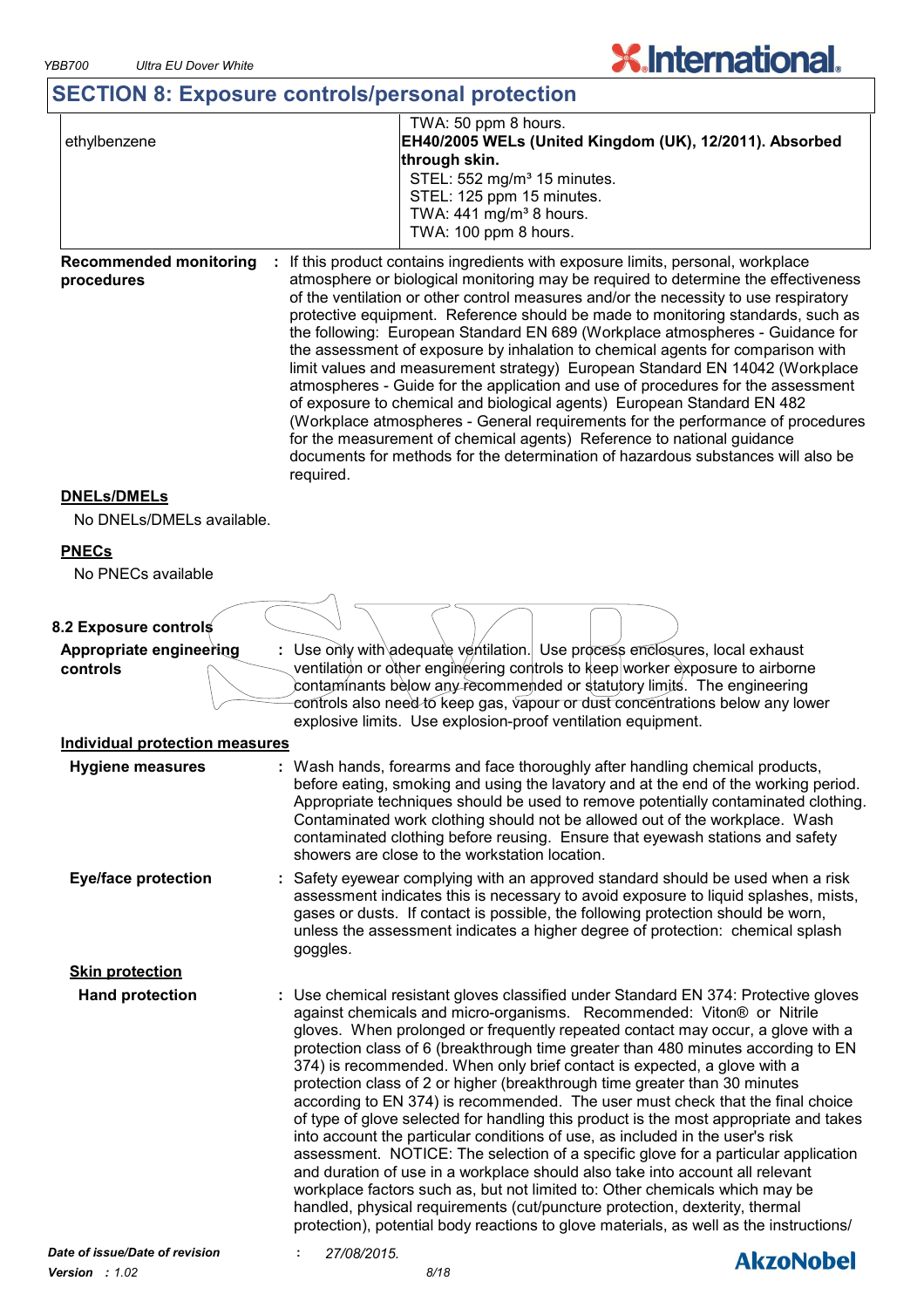## **SECTION 8: Exposure controls/personal protection**

|                                           | specifications provided by the glove supplier. Barrier creams may help to protect<br>the exposed areas of the skin but should not be applied once exposure has<br>occurred.                                                                                                                                                                                                                                                                                                                                                                          |
|-------------------------------------------|------------------------------------------------------------------------------------------------------------------------------------------------------------------------------------------------------------------------------------------------------------------------------------------------------------------------------------------------------------------------------------------------------------------------------------------------------------------------------------------------------------------------------------------------------|
| <b>Body protection</b>                    | : Personal protective equipment for the body should be selected based on the task<br>being performed and the risks involved and should be approved by a specialist<br>before handling this product. When there is a risk of ignition from static electricity,<br>wear anti-static protective clothing. For the greatest protection from static<br>discharges, clothing should include anti-static overalls, boots and gloves. Refer to<br>European Standard EN 1149 for further information on material and design<br>requirements and test methods. |
| Other skin protection                     | : Appropriate footwear and any additional skin protection measures should be<br>selected based on the task being performed and the risks involved and should be<br>approved by a specialist before handling this product.                                                                                                                                                                                                                                                                                                                            |
| <b>Respiratory protection</b>             | : Use a properly fitted, air-purifying or air-fed respirator complying with an approved<br>standard if a risk assessment indicates this is necessary. Respirator selection<br>must be based on known or anticipated exposure levels, the hazards of the product<br>and the safe working limits of the selected respirator.                                                                                                                                                                                                                           |
| <b>Environmental exposure</b><br>controls | : Emissions from ventilation or work process equipment should be checked to<br>ensure they comply with the requirements of environmental protection legislation.<br>In some cases, fume scrubbers, filters or engineering modifications to the process<br>equipment will be necessary to reduce emissions to acceptable levels.                                                                                                                                                                                                                      |

## **SECTION 9: Physical and chemical properties**

#### **9.1 Information on basic physical and chemical properties**

| <b>Appearance</b>                                                  |                                                                                             |
|--------------------------------------------------------------------|---------------------------------------------------------------------------------------------|
| <b>Physical state</b>                                              | Líquid <del>.</del>                                                                         |
| Colour                                                             | Off-white.                                                                                  |
| Odour                                                              | Solvent.                                                                                    |
| <b>Odour threshold</b>                                             | Not available.                                                                              |
| pH                                                                 | ∕ Not applicable                                                                            |
| Melting point/freezing point                                       | Not available.                                                                              |
| Initial boiling point and<br>boiling range                         | Lowest known value: 166°C (330.8°F) (Solvent naphtha (petroleum), light arom.).             |
| <b>Flash point</b>                                                 | Closed cup: 36°C                                                                            |
| <b>Evaporation rate</b>                                            | Not available.                                                                              |
| Flammability (solid, gas)                                          | $:$ Not available.                                                                          |
| <b>Upper/lower flammability or</b><br>explosive limits             | : Greatest known range: Lower: 0.8% Upper: 7% (Solvent naphtha (petroleum),<br>light arom.) |
| Vapour pressure                                                    | Not available.                                                                              |
| Vapour density                                                     | Not available.                                                                              |
| <b>Relative density</b>                                            | : 1.81                                                                                      |
| Solubility(ies)                                                    | Insoluble in the following materials: cold water.                                           |
| <b>Partition coefficient: n-octanol/ : Not available.</b><br>water |                                                                                             |
| <b>Auto-ignition temperature</b>                                   | Not available.                                                                              |
| <b>Decomposition temperature</b>                                   | $:$ Not available.                                                                          |
| <b>Viscosity</b>                                                   | Kinematic (room temperature): 68 mm <sup>2</sup> /s                                         |
| <b>Explosive properties</b>                                        | Not available.                                                                              |
| <b>Oxidising properties</b>                                        | Not available.                                                                              |
|                                                                    |                                                                                             |

**9.2 Other information**

## **AkzoNobel**

**X.International.**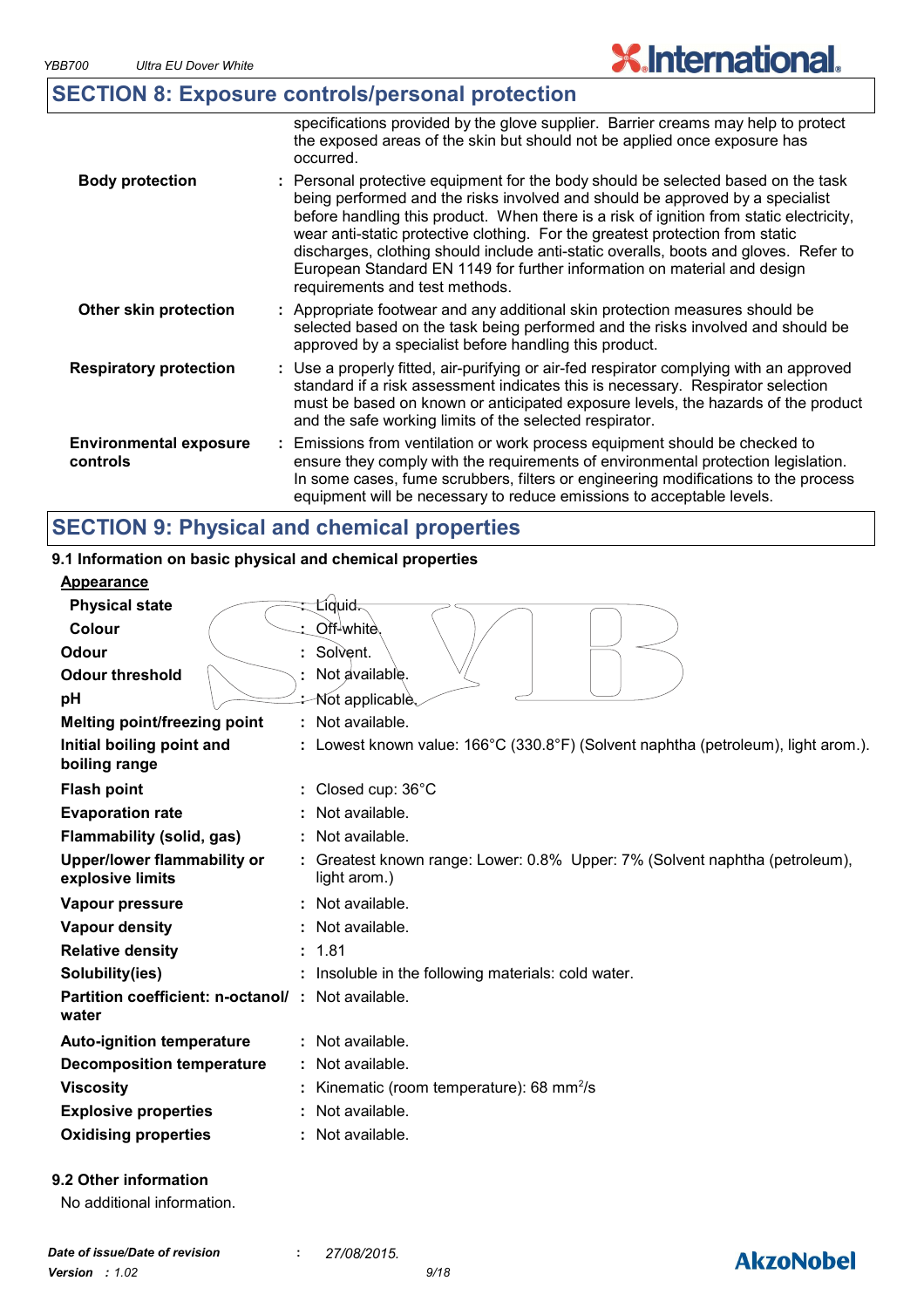**AkzoNobel** 

## **SECTION 10: Stability and reactivity**

| 10.1 Reactivity                                 | : No specific test data related to reactivity available for this product or its ingredients.                                                                                 |
|-------------------------------------------------|------------------------------------------------------------------------------------------------------------------------------------------------------------------------------|
| <b>10.2 Chemical stability</b>                  | : The product is stable.                                                                                                                                                     |
| 10.3 Possibility of<br>hazardous reactions      | : Under normal conditions of storage and use, hazardous reactions will not occur.                                                                                            |
| 10.4 Conditions to avoid                        | : Avoid all possible sources of ignition (spark or flame). Do not pressurise, cut, weld,<br>braze, solder, drill, grind or expose containers to heat or sources of ignition. |
| 10.5 Incompatible materials                     | : Reactive or incompatible with the following materials:<br>oxidizing materials                                                                                              |
| <b>10.6 Hazardous</b><br>decomposition products | : Under normal conditions of storage and use, hazardous decomposition products<br>should not be produced.                                                                    |

## **SECTION 11: Toxicological information**

### **11.1 Information on toxicological effects**

#### **Acute toxicity**

| <b>Product/ingredient name</b> | <b>Result</b>             | <b>Species</b> | <b>Dose</b>            | <b>Exposure</b> |
|--------------------------------|---------------------------|----------------|------------------------|-----------------|
| dicopper oxide                 | LD50 Oral                 | Rat            | 470 mg/kg              |                 |
| Solvent naphtha                | LD50 Oral                 | Rat            | 8400 mg/kg             |                 |
| (petroleum), light arom.       |                           |                |                        |                 |
| rosin                          | LD50 Oral                 | Rat            | 7600 mg/kg             |                 |
| xylene                         | LC50 Inhalation Gas.      | Rat            | 5000 ppm               | 4 hours         |
|                                | LD50 Oral                 | Rat            | 4300 mg/kg             |                 |
| ethylbenzene                   | LC50 Inhalation Gas.      | Rabbit         | $4000$ ppm             | 4 hours         |
|                                | ŁD50-Dermal               | Rabbit         | 47800 mg/kg            |                 |
|                                | LD50 Oral                 | Rat            | 3500 mg/kg             |                 |
| bis(1-hydroxy-1H-pyridine-     | LC50 Inhalation Dusts and | Rat            | $70$ mg/m <sup>3</sup> | 4 hours         |
| 2-thionato-O,S)copper          | mists                     |                |                        |                 |
|                                | LD50 Dermal               | Rabbit         | >2000 mg/kg            |                 |
|                                | LD50 Oral                 | Rat            | 1075 mg/kg             |                 |

**Conclusion/Summary :** Not available.

#### **Acute toxicity estimates**

| Route                        | <b>ATE value</b> |
|------------------------------|------------------|
| Oral                         | 1560 mg/kg       |
| Dermal                       | 14165.4 mg/kg    |
| Inhalation (gases)           | $ 64388.3$ ppm   |
| Inhalation (vapours)         | 566.6 mg/l       |
| Inhalation (dusts and mists) | $7$ mg/l         |

#### **Irritation/Corrosion**

| Product/ingredient name                                          | <b>Result</b>            | <b>Species</b> | <b>Score</b>             | <b>Exposure</b>                | <b>Observation</b>       |
|------------------------------------------------------------------|--------------------------|----------------|--------------------------|--------------------------------|--------------------------|
| Solvent naphtha (petroleum), Eyes - Mild irritant<br>light arom. |                          | Rabbit         |                          | 24 hours 100  -<br>microliters |                          |
| xylene                                                           | Eyes - Mild irritant     | Rabbit         | $\overline{\phantom{a}}$ | 87 milligrams                  |                          |
|                                                                  | Eyes - Severe irritant   | Rabbit         |                          | 24 hours 5<br>milligrams       | $\overline{\phantom{a}}$ |
|                                                                  | Skin - Mild irritant     | Rat            |                          | 8 hours 60<br>microliters      | $\overline{\phantom{a}}$ |
|                                                                  | Skin - Moderate irritant | Rabbit         |                          | I24 hours 500 I<br>milligrams  |                          |
|                                                                  | Skin - Moderate irritant | Rabbit         |                          | 100 Percent                    |                          |
| zinc oxide                                                       | Eyes - Mild irritant     | Rabbit         |                          | I24 hours 500 I -              |                          |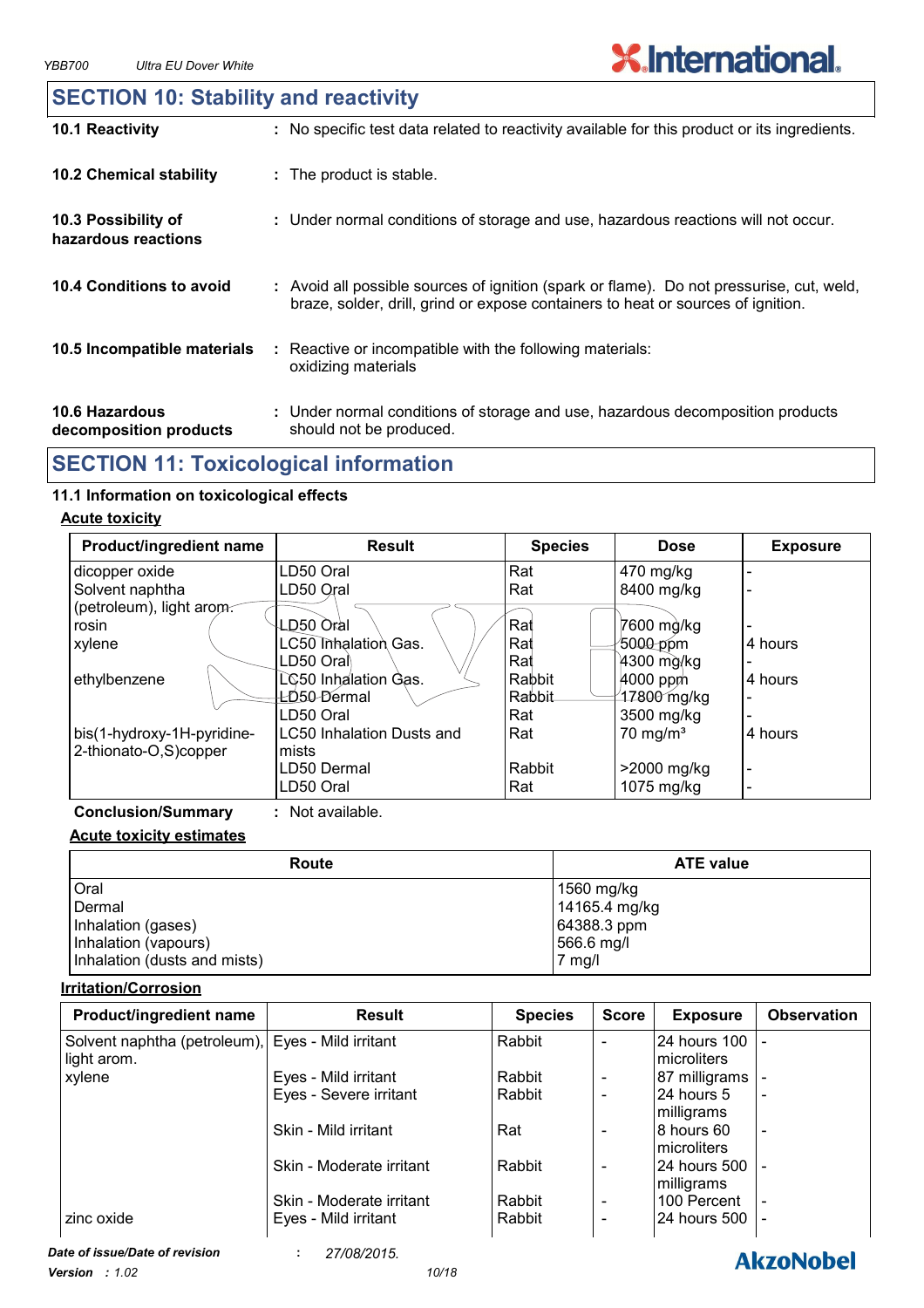## **SECTION 11: Toxicological information**

| ethylbenzene                 | Skin - Mild irritant<br>Eyes - Severe irritant<br>Skin - Mild irritant | Rabbit<br>Rabbit<br>Rabbit | milligrams<br>24 hours 500<br>milligrams<br>500<br>milligrams<br>24 hours 15<br>milligrams |  |
|------------------------------|------------------------------------------------------------------------|----------------------------|--------------------------------------------------------------------------------------------|--|
| <b>Conclusion/Summary</b>    | : Not available.                                                       |                            |                                                                                            |  |
| <b>Sensitisation</b>         |                                                                        |                            |                                                                                            |  |
| <b>Conclusion/Summary</b>    | : Not available.                                                       |                            |                                                                                            |  |
| <b>Mutagenicity</b>          |                                                                        |                            |                                                                                            |  |
| <b>Conclusion/Summary</b>    | : Not available.                                                       |                            |                                                                                            |  |
| Carcinogenicity              |                                                                        |                            |                                                                                            |  |
| <b>Conclusion/Summary</b>    | : Not available.                                                       |                            |                                                                                            |  |
| <b>Reproductive toxicity</b> |                                                                        |                            |                                                                                            |  |
| <b>Conclusion/Summary</b>    | : Not available.                                                       |                            |                                                                                            |  |
| <b>Teratogenicity</b>        |                                                                        |                            |                                                                                            |  |
| <b>Conclusion/Summary</b>    | : Not available.                                                       |                            |                                                                                            |  |

**X.International.** 

#### **Specific target organ toxicity (single exposure)**

| Product/ingredient name                  | Category   | Route of<br>exposure | <b>Target organs</b>                                |
|------------------------------------------|------------|----------------------|-----------------------------------------------------|
| Solvent naphtha (petroleum), light arom. | Category 3 | Not applicable.      | Respiratory tract<br>irritation and                 |
| xylene                                   | Category 3 | Not applicable.      | Narcotic effects<br>Respiratory tract<br>irritation |
| ethylbenzene                             | Category 3 | Not applicable.      | Respiratory tract<br>irritation                     |

### **Specific target organ toxicity (repeated exposure)**

| Product/ingredient name | Category   | Route of<br>exposure | <b>Target organs</b> |
|-------------------------|------------|----------------------|----------------------|
| ethylbenzene            | Category 2 | Inhalation           | ears                 |

#### **Aspiration hazard**

| Product/ingredient name                  | <b>Result</b>                         |
|------------------------------------------|---------------------------------------|
| Solvent naphtha (petroleum), light arom. | <b>ASPIRATION HAZARD - Category 1</b> |
| xylene                                   | <b>ASPIRATION HAZARD - Category 1</b> |
| ethylbenzene                             | <b>ASPIRATION HAZARD - Category 1</b> |

| Information on the likely<br>routes of exposure | : Not available.                                                                                                                                        |
|-------------------------------------------------|---------------------------------------------------------------------------------------------------------------------------------------------------------|
| <b>Potential acute health effects</b>           |                                                                                                                                                         |
| Eye contact                                     | : Causes serious eye irritation.                                                                                                                        |
| <b>Inhalation</b>                               | : May cause respiratory irritation. Exposure to decomposition products may cause a<br>health hazard. Serious effects may be delayed following exposure. |
| <b>Skin contact</b>                             | : May cause an allergic skin reaction.                                                                                                                  |
| Ingestion                                       | : Harmful if swallowed. Irritating to mouth, throat and stomach.                                                                                        |

#### **Symptoms related to the physical, chemical and toxicological characteristics**

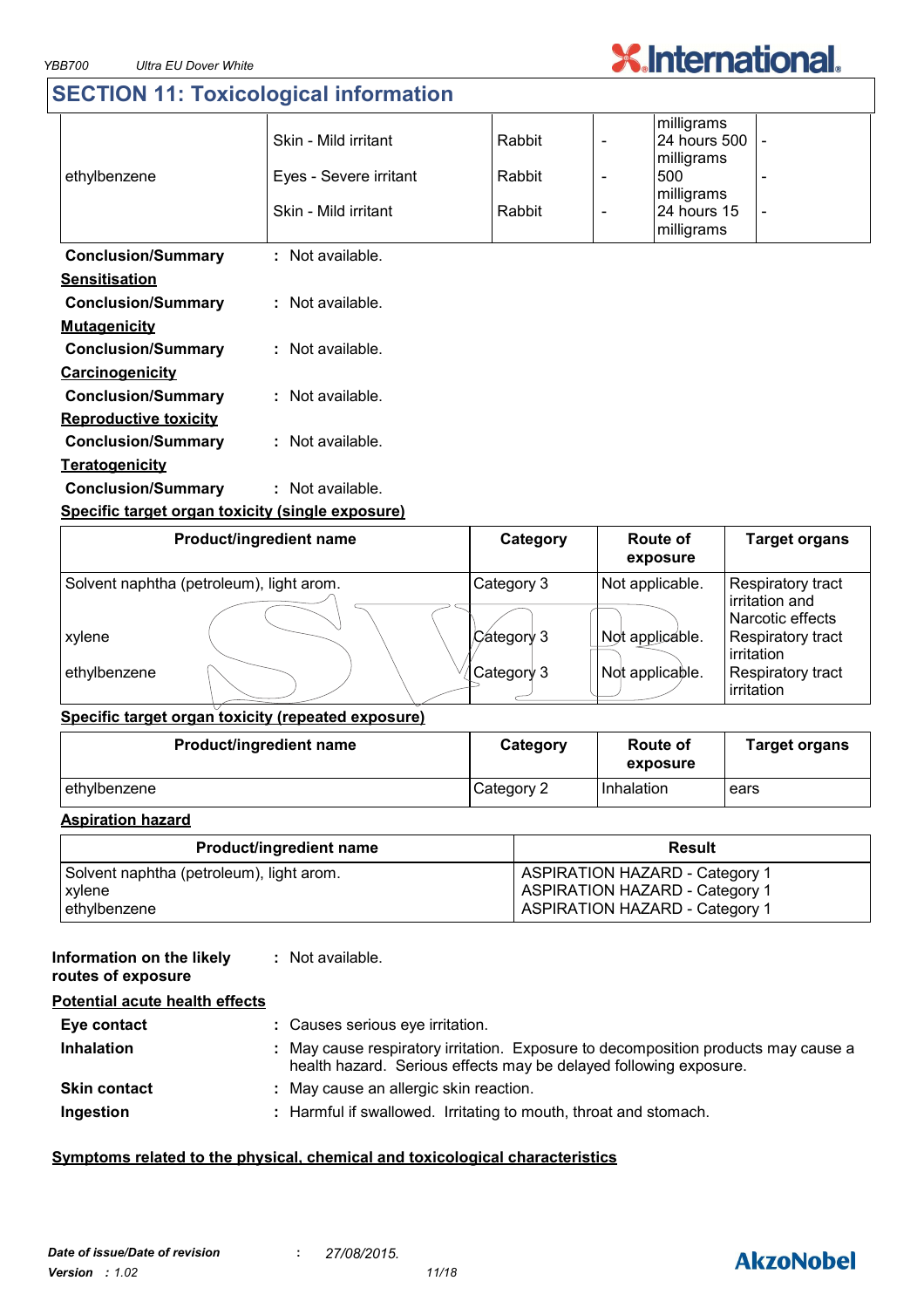## **SECTION 11: Toxicological information**

| Eye contact         | : Adverse symptoms may include the following:<br>pain or irritation<br>watering<br>redness                                                                                             |
|---------------------|----------------------------------------------------------------------------------------------------------------------------------------------------------------------------------------|
| <b>Inhalation</b>   | : Adverse symptoms may include the following:<br>respiratory tract irritation<br>coughing<br>headache<br>drowsiness/fatigue<br>dizziness/vertigo<br>muscle weakness<br>unconsciousness |
| <b>Skin contact</b> | : Adverse symptoms may include the following:<br>irritation<br>redness                                                                                                                 |
| Ingestion           | : No specific data.                                                                                                                                                                    |

#### **Delayed and immediate effects and also chronic effects from short and long term exposure**

| <b>Short term exposure</b>              |                                                                                                          |
|-----------------------------------------|----------------------------------------------------------------------------------------------------------|
| <b>Potential immediate</b><br>effects   | $:$ Not available.                                                                                       |
| <b>Potential delayed effects</b>        | : Not available.                                                                                         |
| Long term exposure                      |                                                                                                          |
| <b>Potential immediate</b><br>effects   | $:$ Not available.                                                                                       |
| <b>Potential delayed effects</b>        | -Not available.                                                                                          |
| <b>Potential chronic health effects</b> |                                                                                                          |
| Not available.                          |                                                                                                          |
| Conclusion/Summary                      | : Not available.                                                                                         |
| General                                 | : Once sensitized, a severe allergic reaction may occur when subsequently exposed<br>to very low levels. |
| Carcinogenicity                         | : No known significant effects or critical hazards.                                                      |
| <b>Mutagenicity</b>                     | : No known significant effects or critical hazards.                                                      |
| <b>Teratogenicity</b>                   | : No known significant effects or critical hazards.                                                      |
| <b>Developmental effects</b>            | : No known significant effects or critical hazards.                                                      |
| <b>Fertility effects</b>                | : No known significant effects or critical hazards.                                                      |
|                                         |                                                                                                          |

#### **Other information :**

: Not available.

## **SECTION 12: Ecological information**

#### **12.1 Toxicity**

| Product/ingredient name                                                       | <b>Result</b>                       | <b>Species</b>                                           | <b>Exposure</b>  |
|-------------------------------------------------------------------------------|-------------------------------------|----------------------------------------------------------|------------------|
| dicopper oxide                                                                | Acute EC50 0.042 mg/l Fresh water   | Daphnia - Daphnia similis                                | 48 hours         |
|                                                                               | Acute IC50 0.71 mg/l Fresh water    | Algae - Pseudokirchneriella<br>subcapitata - Exponential | 96 hours         |
|                                                                               |                                     | growth phase                                             |                  |
|                                                                               | Acute LC50 0.075 mg/l Fresh water   | Fish - Danio rerio                                       | 96 hours         |
|                                                                               | Chronic IC10 0.009 mg/l Fresh water | Algae - Pseudokirchneriella                              | 96 hours         |
|                                                                               |                                     | subcapitata - Exponential                                |                  |
|                                                                               |                                     | growth phase                                             |                  |
| Solvent naphtha (petroleum), Acute EC50 6.14 mg/m <sup>3</sup><br>light arom. |                                     | Daphnia                                                  | 48 hours         |
|                                                                               | Acute LC50 9.22 mg/m <sup>3</sup>   | Fish - Mykiss                                            | 96 hours         |
| zinc oxide                                                                    | Acute EC50 0.042 mg/l Fresh water   | Algae - Pseudokirchneriella                              | 72 hours         |
| Date of issue/Date of revision                                                | 27/08/2015.                         |                                                          | <b>AkzoNobel</b> |
| $\mathbf{r}$                                                                  | 10110                               |                                                          |                  |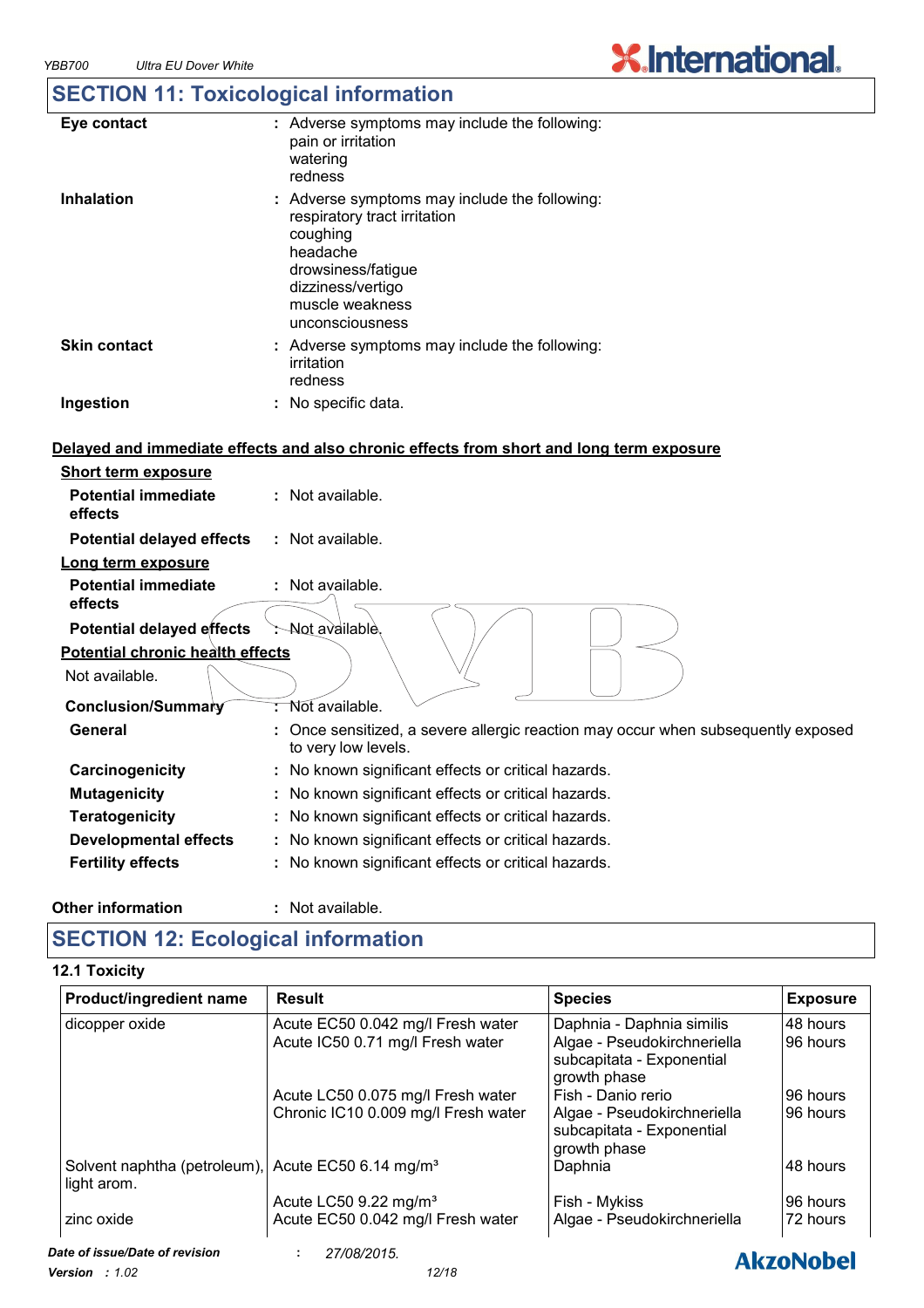## **SECTION 12: Ecological information**

|                                                     |                                             | subcapitata - Exponential                                                |          |
|-----------------------------------------------------|---------------------------------------------|--------------------------------------------------------------------------|----------|
|                                                     |                                             | growth phase                                                             |          |
|                                                     | Acute EC50 24.6 mg/l                        | Daphnia - Daphnia magna                                                  | 48 hours |
|                                                     | Acute EC50 1 mg/l Fresh water               | Daphnia - Daphnia magna -<br>Neonate                                     | 48 hours |
|                                                     | Acute IC50 0.17 mg/l                        | Algae - Selenastrum<br>capricornutum                                     | 72 hours |
|                                                     | Acute LC50 1.1 mg/l                         | Fish - Oncorhynchus Mykiss                                               | 96 hours |
|                                                     | Chronic NOEC 0.017 mg/l Fresh water         | Algae - Pseudokirchneriella<br>subcapitata - Exponential<br>growth phase | 72 hours |
| ethylbenzene                                        | Acute EC50 3.6 mg/l Fresh water             | Algae - Pseudokirchneriella<br>subcapitata                               | 96 hours |
|                                                     | Acute LC50 18.4 to 25.4 mg/l Fresh<br>water | Daphnia - Daphnia magna -<br><b>Neonate</b>                              | 48 hours |
|                                                     | Acute LC50 5.1 to 5.7 mg/l Marine<br>water  | Fish - Menidia menidia                                                   | 96 hours |
| bis(1-hydroxy-1H-pyridine-<br>2-thionato-O,S)copper | Acute EC50 0.035 mg/l                       | Algae - Skeletonems Costatum                                             | 72 hours |
|                                                     | Acute EC50 0.022 mg/l                       | Crustaceans - Daphnia Magna                                              | 48 hours |
|                                                     | Acute LC50 0.0032 mg/l                      | Fish - Oncorhynchus mykiss                                               | 96 hours |

**Conclusion/Summary :** Not available.

#### **12.2 Persistence and degradability**

| <b>Conclusion/Summary</b>      | Not available.    |                   |  |                         |
|--------------------------------|-------------------|-------------------|--|-------------------------|
| Product/ingredient name-       | Aquatic half-life | <b>Photolysis</b> |  | <b>Biodegradability</b> |
| ethylbenzene                   |                   |                   |  | Readily                 |
| 12.3 Bioaccumulative potential |                   |                   |  |                         |

#### **LogPow BCF Potential Product/ingredient name** rosin | 1.9 to 7.7 |- | high  $x$ ylene  $3.16$  3.16  $8.1$  to 25.9  $\vert$  low zinc oxide |- |60960 |high ethylbenzene 3.15 and 3.15 and 3.15 and 4.15 and 4.15 and 4.15 and 4.15 and 4.15 and 4.15 and 4.15 and 4.15 and 4.15 and 4.15 and 4.15 and 4.15 and 4.15 and 4.15 and 4.15 and 4.15 and 4.15 and 4.15 and 4.15 and 4.15 and 4.

| 12.4 Mobility in soil                     |                  |
|-------------------------------------------|------------------|
| Soil/water partition<br>coefficient (Koc) | : Not available. |
| <b>Mobility</b>                           | : Not available. |

## **12.5 Results of PBT and vPvB assessment**

- **PBT** : Not applicable.
- **vPvB :** Not applicable.

**12.6 Other adverse effects** : No known significant effects or critical hazards.

## **SECTION 13: Disposal considerations**

The information in this section contains generic advice and guidance. The list of Identified Uses in Section 1 should be consulted for any available use-specific information provided in the Exposure Scenario(s).

#### **13.1 Waste treatment methods**

**Product**



**X.International.**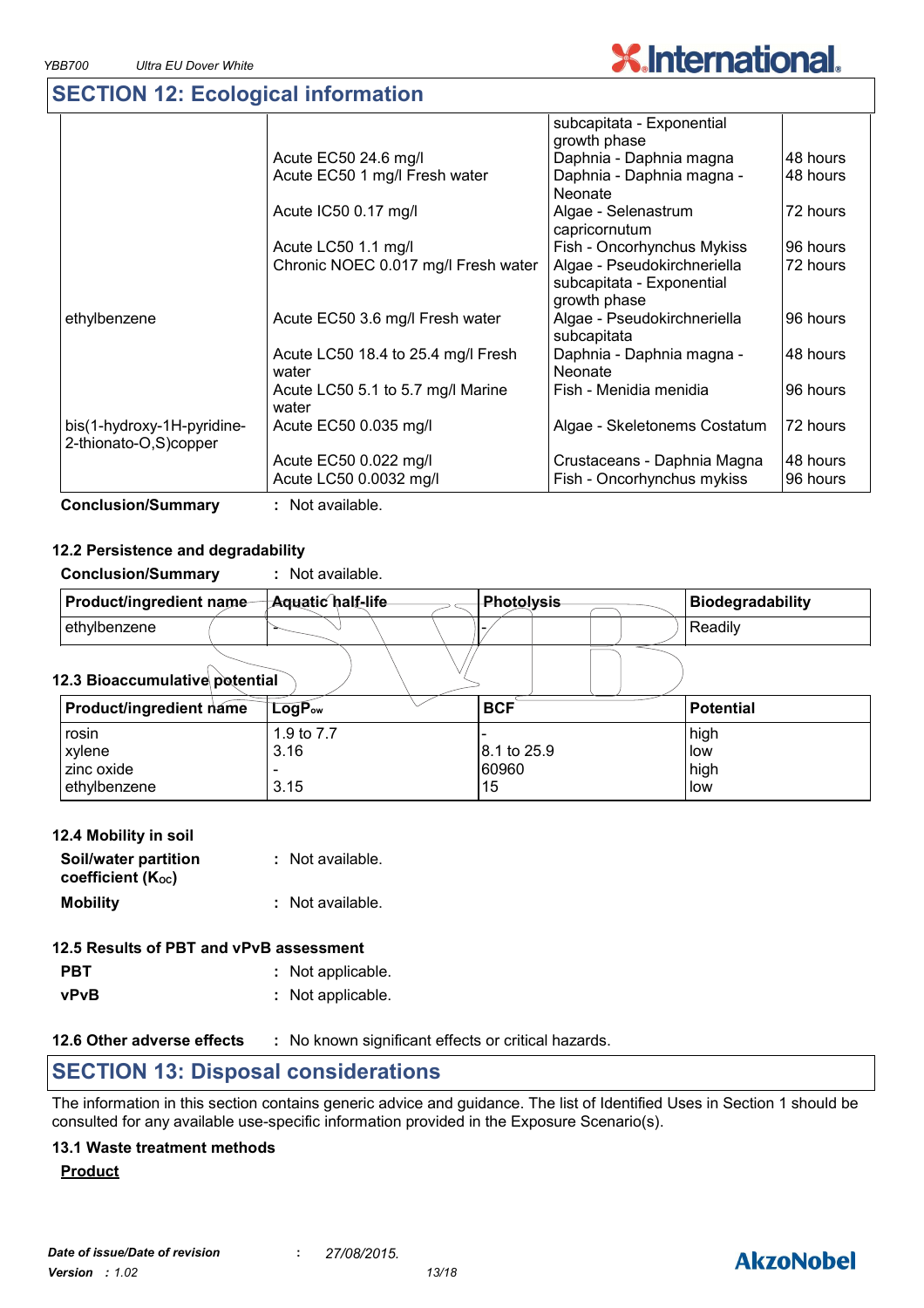## **SECTION 13: Disposal considerations**

| <b>Methods of disposal</b> | : The generation of waste should be avoided or minimised wherever possible.<br>Disposal of this product, solutions and any by-products should at all times comply<br>with the requirements of environmental protection and waste disposal legislation<br>and any regional local authority requirements. Dispose of surplus and non-<br>recyclable products via a licensed waste disposal contractor. Waste should not be<br>disposed of untreated to the sewer unless fully compliant with the requirements of<br>all authorities with jurisdiction. |
|----------------------------|------------------------------------------------------------------------------------------------------------------------------------------------------------------------------------------------------------------------------------------------------------------------------------------------------------------------------------------------------------------------------------------------------------------------------------------------------------------------------------------------------------------------------------------------------|
|                            |                                                                                                                                                                                                                                                                                                                                                                                                                                                                                                                                                      |

**Hazardous waste :** The classification of the product may meet the criteria for a hazardous waste.

#### **European waste catalogue (EWC)**

| Code number                | <b>Waste designation</b>                                                                                                                                                                                                                                                                                                                                                                                                                                                                                                                                     |  |  |
|----------------------------|--------------------------------------------------------------------------------------------------------------------------------------------------------------------------------------------------------------------------------------------------------------------------------------------------------------------------------------------------------------------------------------------------------------------------------------------------------------------------------------------------------------------------------------------------------------|--|--|
| EWC 08 01 11*              | waste paint and varnish containing organic solvents or other dangerous substances                                                                                                                                                                                                                                                                                                                                                                                                                                                                            |  |  |
| Packaging                  |                                                                                                                                                                                                                                                                                                                                                                                                                                                                                                                                                              |  |  |
| <b>Methods of disposal</b> | : The generation of waste should be avoided or minimised wherever possible. Waste<br>packaging should be recycled. Incineration or landfill should only be considered<br>when recycling is not feasible.                                                                                                                                                                                                                                                                                                                                                     |  |  |
| <b>Special precautions</b> | : This material and its container must be disposed of in a safe way. Care should be<br>taken when handling emptied containers that have not been cleaned or rinsed out.<br>Empty containers or liners may retain some product residues. Vapor from product<br>residues may create a highly flammable or explosive atmosphere inside the<br>container. Do not cut, weld or grind used containers unless they have been cleaned<br>thoroughly internally. Avoid dispersal of spilt material and runoff and contact with<br>soil, waterways, drains and sewers. |  |  |

## **SECTION 14: Transport information**

|                                         | <b>ADR/RID</b>                                                                                                                                                  | <b>IMDG</b>                                                                                 | <b>IATA</b>                                                                                                          |
|-----------------------------------------|-----------------------------------------------------------------------------------------------------------------------------------------------------------------|---------------------------------------------------------------------------------------------|----------------------------------------------------------------------------------------------------------------------|
| 14.1 UN number                          | <b>UN1263</b>                                                                                                                                                   | UN1263                                                                                      | $-\frac{1}{2}$ UN1263                                                                                                |
| 14.2 UN proper<br>shipping name         | PAINT                                                                                                                                                           | PAINT. Marine pollutant<br>(dicopper oxide)                                                 | <b>PAINT</b>                                                                                                         |
| 14.3 Transport<br>hazard class(es)      | 3                                                                                                                                                               | 3<br>$\mathbf{r}_{2}$                                                                       | 3                                                                                                                    |
| 14.4 Packing<br>group                   | III                                                                                                                                                             | III                                                                                         | $\mathbf{III}$                                                                                                       |
| 14.5<br><b>Environmental</b><br>hazards | Yes.                                                                                                                                                            | Yes.                                                                                        | No.                                                                                                                  |
| <b>Additional</b><br>information        | The environmentally hazardous<br>substance mark is not required<br>when transported in sizes of ≤5<br>L or $\leq$ 5 kg.<br><b>Special provisions</b><br>640 (E) | The marine pollutant mark is<br>not required when transported<br>in sizes of ≤5 L or ≤5 kg. |                                                                                                                      |
|                                         | <b>Tunnel code</b><br>(D/E)                                                                                                                                     |                                                                                             | The environmentally<br>hazardous substance mark<br>may appear if required by<br>other transportation<br>regulations. |

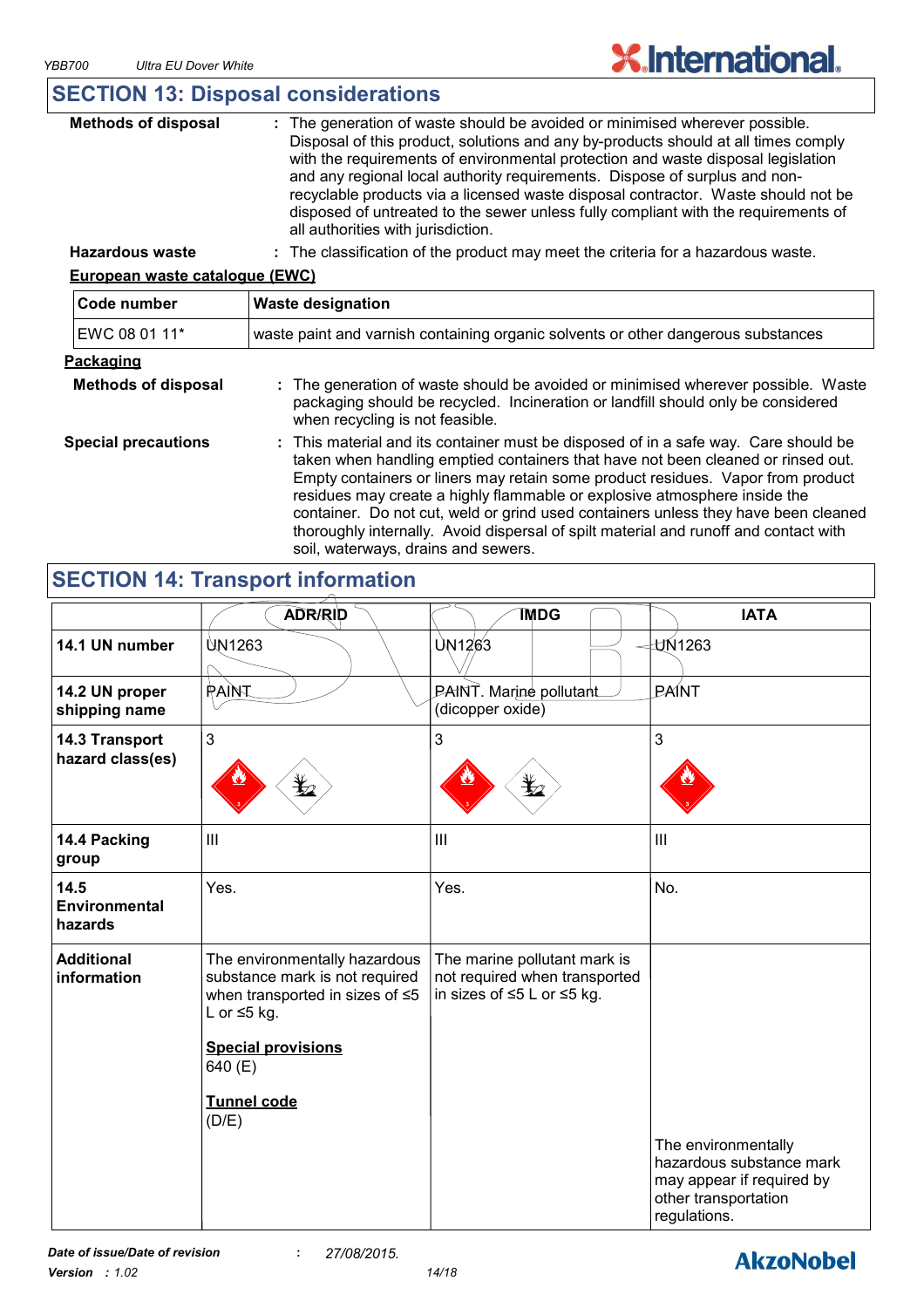## **SECTION 14: Transport information**

| <b>IMDG Code Segregation</b><br>group              | $:$ Not applicable.                                                                                                                                                                                                |
|----------------------------------------------------|--------------------------------------------------------------------------------------------------------------------------------------------------------------------------------------------------------------------|
| 14.6 Special precautions for<br>user               | : Transport within user's premises: always transport in closed containers that are<br>upright and secure. Ensure that persons transporting the product know what to do in<br>the event of an accident or spillage. |
| 14.7 Transport in bulk<br>according to Annex II of | : Not available.                                                                                                                                                                                                   |

# **SECTION 15: Regulatory information**

**MARPOL 73/78 and the IBC** 

**Code**

|                                                  | 15.1 Safety, health and environmental regulations/legislation specific for the substance or mixture            |
|--------------------------------------------------|----------------------------------------------------------------------------------------------------------------|
| EU Regulation (EC) No. 1907/2006 (REACH)         |                                                                                                                |
|                                                  | <b>Annex XIV - List of substances subject to authorisation</b>                                                 |
| <b>Annex XIV</b>                                 |                                                                                                                |
| None of the components are listed.               |                                                                                                                |
| <b>Substances of very high concern</b>           |                                                                                                                |
| None of the components are listed.               |                                                                                                                |
| <b>Annex XVII - Restrictions</b>                 | : Not applicable.                                                                                              |
| on the manufacture,                              |                                                                                                                |
| placing on the market<br>and use of certain      |                                                                                                                |
| dangerous substances,                            |                                                                                                                |
| mixtures and articles                            |                                                                                                                |
| <b>Other EU regulations</b>                      |                                                                                                                |
| <b>Special packaging requirements</b>            |                                                                                                                |
| <b>Containers to be fitted</b>                   | : Not applicable.                                                                                              |
| with child-resistant<br>fastenings               |                                                                                                                |
| Tactile warning of danger : Yes, applicable.     |                                                                                                                |
| <b>IMO</b>                                       |                                                                                                                |
|                                                  | : Compliant with the International Convention on the Control of Harmful Antifouling<br>Systems on Ships, 2001. |
| <b>Type (Antifouling)</b>                        | : Antifouling Type - Organotin-free conventional                                                               |
| <b>National requlations</b>                      |                                                                                                                |
| <b>Biocidal products requlation</b>              |                                                                                                                |
| <b>Product type</b>                              | : PT21 Antifouling products Liquid. Paint.                                                                     |
| <b>References</b>                                | <b>Biocidal Products Regulations 2012</b>                                                                      |
|                                                  | The Aerosol Dispensers (EEC Requirements) (Amendment) Regulations 1996                                         |
|                                                  | The Detergents Regulations 2005                                                                                |
| <b>15.2 Chemical Safety</b><br><b>Assessment</b> | This product contains substances for which Chemical Safety Assessments are still<br>required.                  |

## **SECTION 16: Other information**

 $\nabla$  Indicates information that has changed from previously issued version.

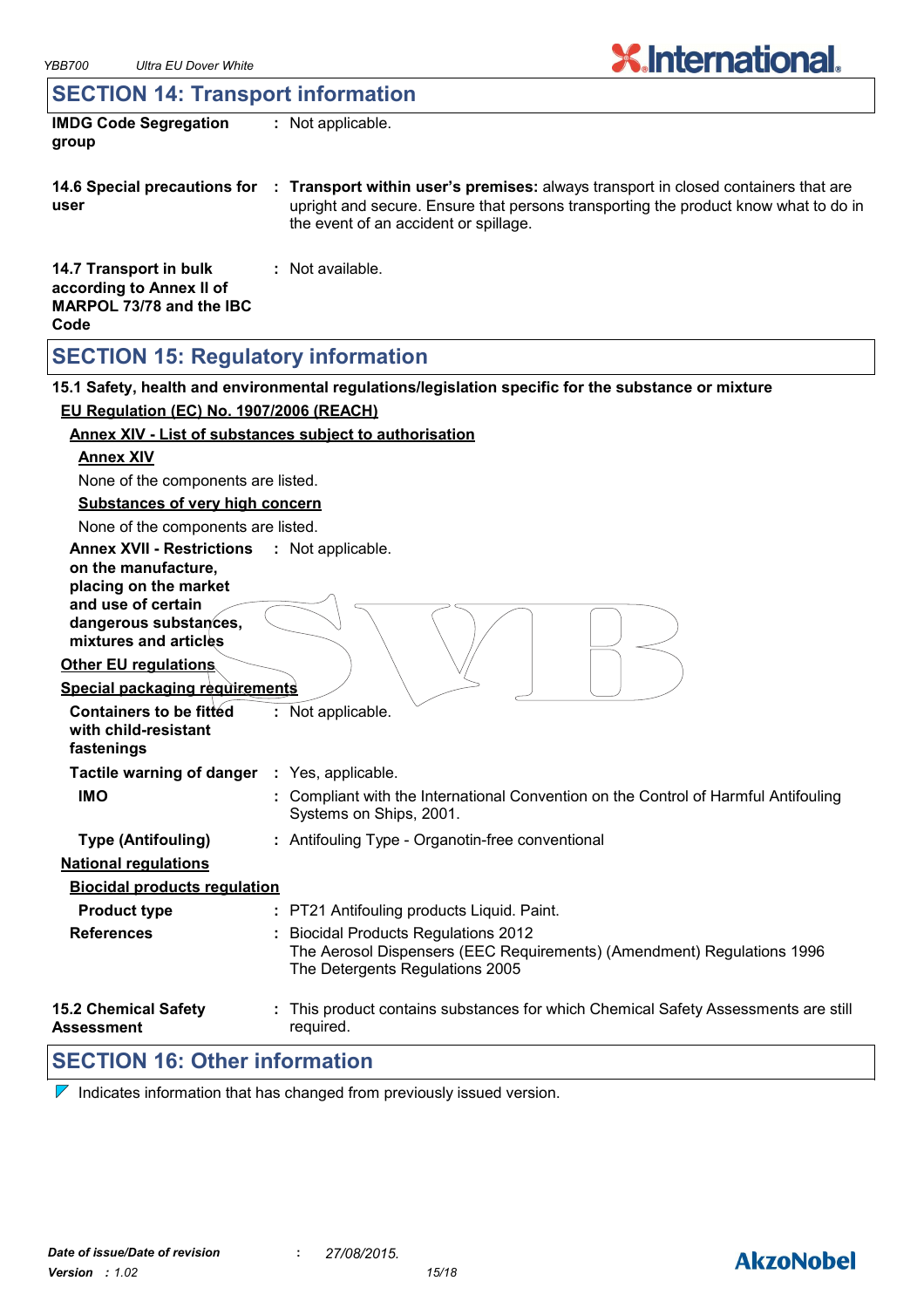## **SECTION 16: Other information**

| <b>Abbreviations and</b> | : ATE = Acute Toxicity Estimate                                               |
|--------------------------|-------------------------------------------------------------------------------|
| acronyms                 | CLP = Classification, Labelling and Packaging Regulation [Regulation (EC) No. |
|                          | 1272/2008]                                                                    |
|                          | DMEL = Derived Minimal Effect Level                                           |
|                          | DNEL = Derived No Effect Level                                                |
|                          | EUH statement = CLP-specific Hazard statement                                 |
|                          | PBT = Persistent, Bioaccumulative and Toxic                                   |
|                          | PNEC = Predicted No Effect Concentration                                      |
|                          | <b>RRN = REACH Registration Number</b>                                        |
|                          | vPvB = Very Persistent and Very Bioaccumulative                               |

#### **Procedure used to derive the classification according to Regulation (EC) No. 1272/2008 [CLP/GHS]**

| <b>Classification</b>                                                                                                                                                                      |                                                                                                                                                                                                                                                                                                                                                        | <b>Justification</b>                                                                                                                                                                                                                                                                                                                                                                                                                                                                                                                                                                                                                                                                                                                                                                                                                                                                             |
|--------------------------------------------------------------------------------------------------------------------------------------------------------------------------------------------|--------------------------------------------------------------------------------------------------------------------------------------------------------------------------------------------------------------------------------------------------------------------------------------------------------------------------------------------------------|--------------------------------------------------------------------------------------------------------------------------------------------------------------------------------------------------------------------------------------------------------------------------------------------------------------------------------------------------------------------------------------------------------------------------------------------------------------------------------------------------------------------------------------------------------------------------------------------------------------------------------------------------------------------------------------------------------------------------------------------------------------------------------------------------------------------------------------------------------------------------------------------------|
| Flam. Liq. 3, H226<br>Acute Tox. 4, H302<br>Eye Irrit. 2, H319<br>Skin Sens. 1, H317<br>STOT SE 3, H335 (Respiratory tract irritation)<br>Aquatic Acute 1, H400<br>Aquatic Chronic 1, H410 |                                                                                                                                                                                                                                                                                                                                                        | On basis of test data<br>Calculation method<br><b>Calculation method</b><br>Calculation method<br>Calculation method<br><b>Calculation method</b><br><b>Calculation method</b>                                                                                                                                                                                                                                                                                                                                                                                                                                                                                                                                                                                                                                                                                                                   |
| <b>Full text of abbreviated H</b><br>statements                                                                                                                                            | H225<br>H226<br>H302<br>H302 (oral)<br>H304<br>H312 (dermal)<br>H315<br>H317<br>H318.<br>H319<br>H330<br>H332 (inhalation)<br>H335 (Respiratory tract<br>irritation)<br>H335 and H336<br>(Respiratory tract<br>irritation and Narcotic<br>effects)<br>H373 (ears) (inhalation)<br>H400<br>H410<br>H411<br>H413                                         | Highly flammable liquid and vapour.<br>Flammable liquid and vapour.<br>Harmful if swallowed.<br>Harmful if swallowed.<br>May be fatal if swallowed and enters airways.<br>Harmful in contact with skin.<br>Causes skin irritation.<br>May cause an allergic skin reaction.<br>Cáuses serious eye damage<br>Causes serious eve irritation.<br>Fatal if inhaled.<br>Harmful if inhaled.<br>May cause respiratory irritation. (Respiratory tract<br>irritation)<br>May cause respiratory irritation. May cause drowsiness<br>or dizziness. (Respiratory tract irritation and Narcotic<br>effects)<br>May cause damage to organs through prolonged or<br>repeated exposure if inhaled. (ears)<br>Very toxic to aquatic life.<br>Very toxic to aquatic life with long lasting effects.<br>Toxic to aquatic life with long lasting effects.<br>May cause long lasting harmful effects to aquatic life. |
| <b>Full text of classifications</b><br>[CLP/GHS]                                                                                                                                           | Acute Tox. 2, H330<br>Acute Tox. 4, H302<br>Acute Tox. 4, H312<br>Acute Tox. 4, H332<br>Aquatic Acute 1, H400<br>Aquatic Chronic 1, H410<br>Aquatic Chronic 2, H411<br>Aquatic Chronic 4, H413<br>Asp. Tox. 1, H304<br>Eye Dam. 1, H318<br>Eye Irrit. 2, H319<br>Flam. Lig. 2, H225<br>Flam. Liq. 3, H226<br>Skin Irrit. 2, H315<br>Skin Sens. 1, H317 | <b>ACUTE TOXICITY (inhalation) - Category 2</b><br><b>ACUTE TOXICITY (oral) - Category 4</b><br>ACUTE TOXICITY (dermal) - Category 4<br><b>ACUTE TOXICITY (inhalation) - Category 4</b><br><b>ACUTE AQUATIC HAZARD - Category 1</b><br>LONG-TERM AQUATIC HAZARD - Category 1<br>LONG-TERM AQUATIC HAZARD - Category 2<br>LONG-TERM AQUATIC HAZARD - Category 4<br><b>ASPIRATION HAZARD - Category 1</b><br>SERIOUS EYE DAMAGE/ EYE IRRITATION - Category<br>SERIOUS EYE DAMAGE/ EYE IRRITATION - Category<br><b>FLAMMABLE LIQUIDS - Category 2</b><br>FLAMMABLE LIQUIDS - Category 3<br>SKIN CORROSION/IRRITATION - Category 2<br>SKIN SENSITIZATION - Category 1                                                                                                                                                                                                                                |
| Date of issue/Date of revision                                                                                                                                                             | 27/08/2015.                                                                                                                                                                                                                                                                                                                                            | <b>AkzoNobel</b>                                                                                                                                                                                                                                                                                                                                                                                                                                                                                                                                                                                                                                                                                                                                                                                                                                                                                 |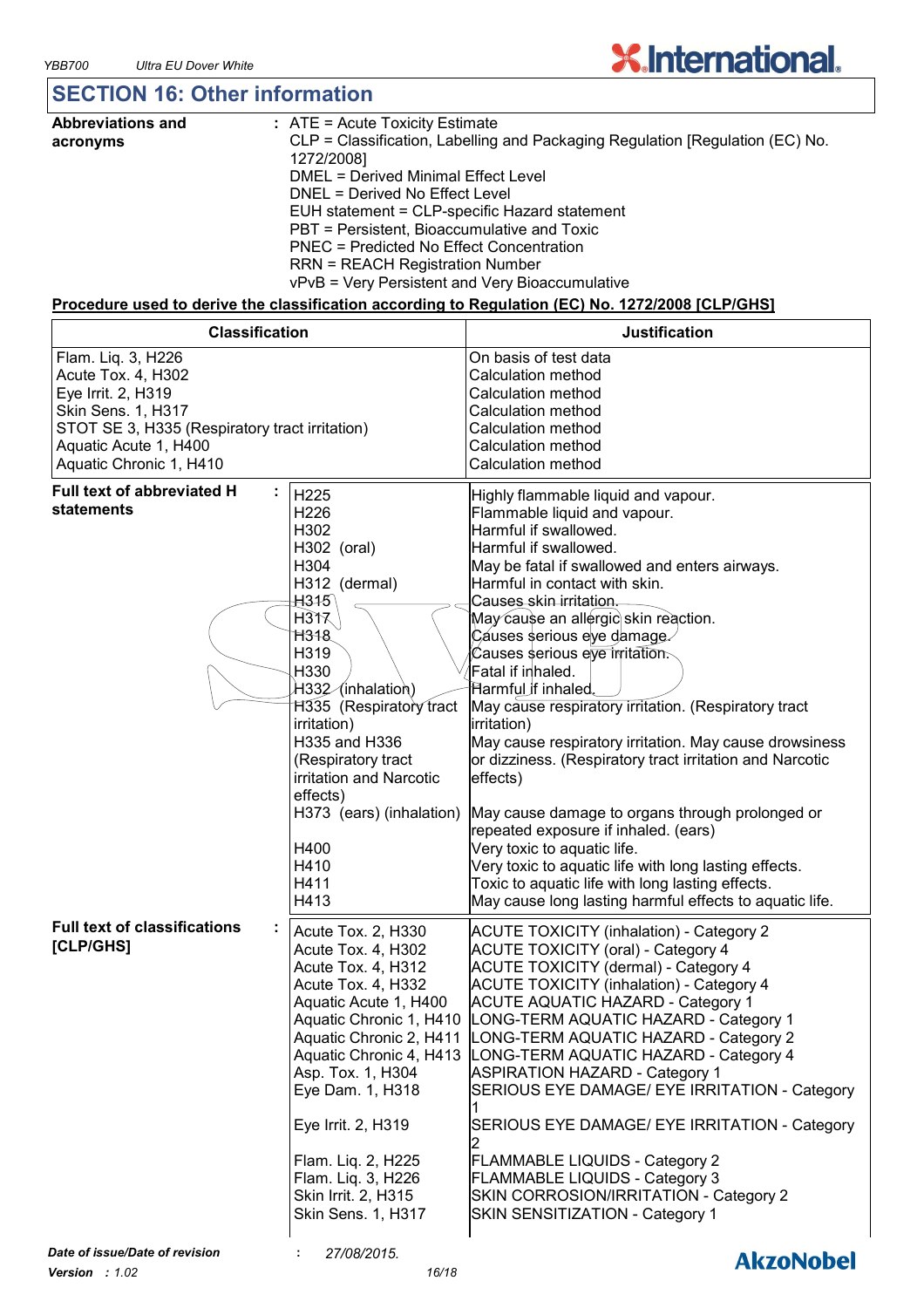## **SECTION 16: Other information**

|                                                  | STOT RE 2, H373 (ears) SPECIFIC TARGET ORGAN TOXICITY (REPEATED<br>(inhalation)<br>EXPOSURE) (ears) (inhalation) - Category 2<br>STOT SE 3, H335<br>SPECIFIC TARGET ORGAN TOXICITY (SINGLE<br>EXPOSURE) (Respiratory tract irritation) - Category 3<br>(Respiratory tract<br>irritation)<br>STOT SE 3, H335 and<br>SPECIFIC TARGET ORGAN TOXICITY (SINGLE<br><b>EXPOSURE)</b> (Respiratory tract irritation and Narcotic<br>H336 (Respiratory tract<br>irritation and Narcotic<br>effects) - Category 3<br>effects)                                                                                                                                                                                                                                                                                                                         |
|--------------------------------------------------|---------------------------------------------------------------------------------------------------------------------------------------------------------------------------------------------------------------------------------------------------------------------------------------------------------------------------------------------------------------------------------------------------------------------------------------------------------------------------------------------------------------------------------------------------------------------------------------------------------------------------------------------------------------------------------------------------------------------------------------------------------------------------------------------------------------------------------------------|
| <b>Full text of abbreviated R</b><br>phrases     | : R11- Highly flammable.<br>R10- Flammable.<br>R26- Very toxic by inhalation.<br>R23- Toxic by inhalation.<br>R20- Harmful by inhalation.<br>R22- Harmful if swallowed.<br>R20/21- Harmful by inhalation and in contact with skin.<br>R48/20- Harmful: danger of serious damage to health by prolonged exposure<br>through inhalation.<br>R65- Harmful: may cause lung damage if swallowed.<br>R41- Risk of serious damage to eyes.<br>R37- Irritating to respiratory system.<br>R36/37/38- Irritating to eyes, respiratory system and skin.<br>R43- May cause sensitisation by skin contact.<br>R66- Repeated exposure may cause skin dryness or cracking.<br>R67- Vapours may cause drowsiness and dizziness.<br>R50- Very toxic to aquatic organisms.<br>R50/53- Very toxic to aquatic organisms, may cause long-term adverse effects in |
|                                                  | the aquatic environment.<br>R51/53- Toxic to aquatic organisms, may cause long-term adverse effects in the<br>aquatic environment.                                                                                                                                                                                                                                                                                                                                                                                                                                                                                                                                                                                                                                                                                                          |
| <b>Full text of classifications</b><br>[DSD/DPD] | ุ F - Highly flammุable<br>T+ - Very toxic<br>T-Toxic<br>Xn - Harmful<br>Xi - Irritant<br>N - Dangerous for the environment                                                                                                                                                                                                                                                                                                                                                                                                                                                                                                                                                                                                                                                                                                                 |
| Date of printing                                 | 27/08/2015.                                                                                                                                                                                                                                                                                                                                                                                                                                                                                                                                                                                                                                                                                                                                                                                                                                 |
| Date of issue/ Date of<br>revision               | : 27/08/2015.                                                                                                                                                                                                                                                                                                                                                                                                                                                                                                                                                                                                                                                                                                                                                                                                                               |
| Date of previous issue                           | : 07/05/2015.                                                                                                                                                                                                                                                                                                                                                                                                                                                                                                                                                                                                                                                                                                                                                                                                                               |
| Version                                          | : 1.02                                                                                                                                                                                                                                                                                                                                                                                                                                                                                                                                                                                                                                                                                                                                                                                                                                      |
|                                                  |                                                                                                                                                                                                                                                                                                                                                                                                                                                                                                                                                                                                                                                                                                                                                                                                                                             |

### **Notice to reader**

**IMPORTANT NOTE: the information contained in this data sheet (as may be amended from time to time) is not intended to be exhaustive and is presented in good faith and believed to be correct as of the date on which it is prepared. It is the user´s responsibility to verify that this data sheet is current prior to using the product to which it relates.**

**Persons using the information must make their own determinations as to the suitability of the relevant product for their purposes prior to use. Where those purposes are other than as specifically recommended in this safety data sheet, then the user uses the product at their own risk.**

**MANUFACTURER'S DISCLAIMER: the conditions, methods and factors affecting the handling, storage, application, use and disposal of the product are not under the control and knowledge of the manufacturer. Therefore the manufacturer does not assume responsibility for any adverse events which may occur in the handling, storage, application, use, misuse or disposal of the product and, so far as permitted by applicable law, the manufacturer expressly disclaims liability for any and all loss, damages and/or expenses arising out of or in any way connected to the storage, handling, use or disposal of the product. Safe handling, storage, use and disposal are the responsibility of the users. Users must comply with all applicable health and safety laws.**